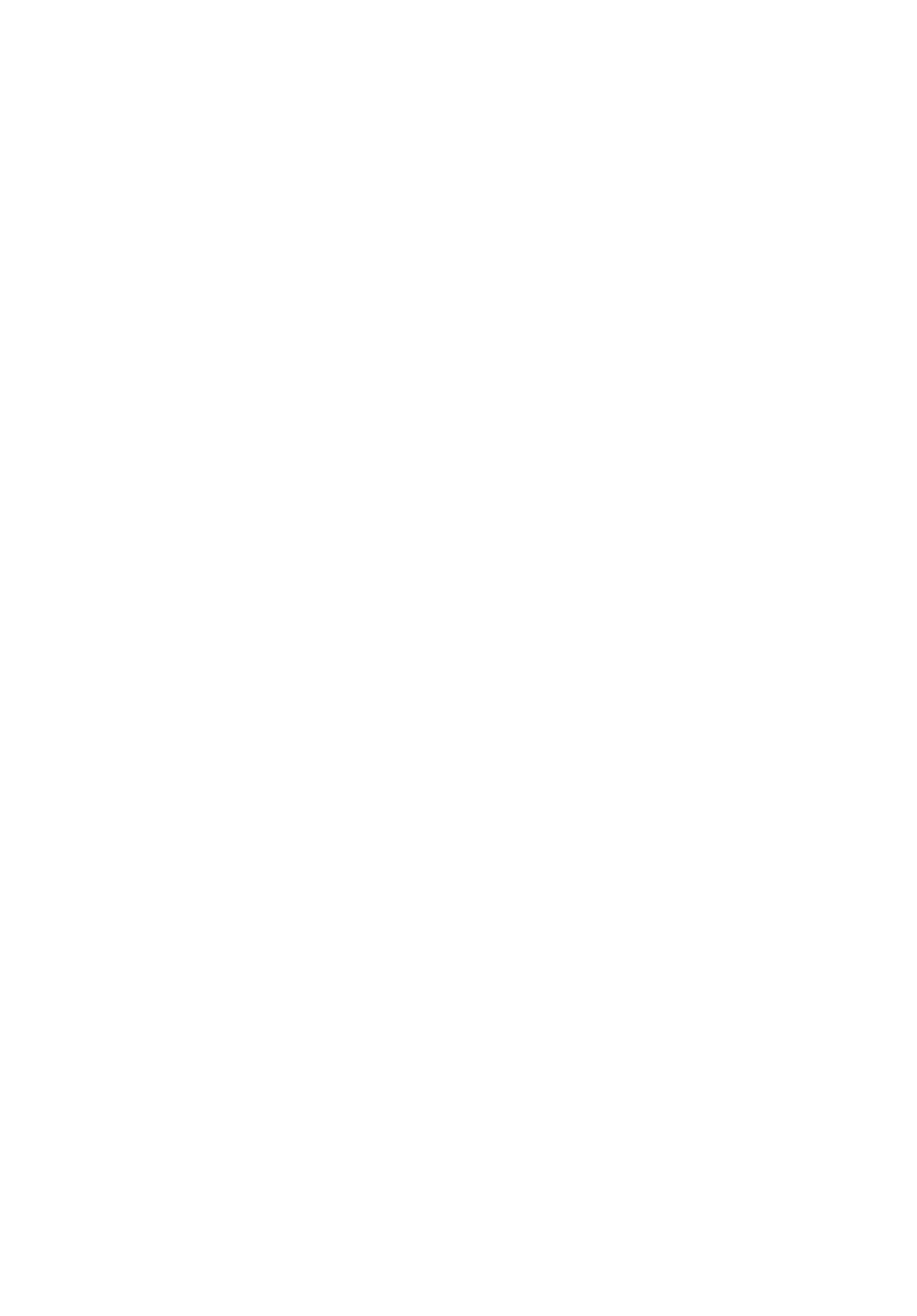## Table of Contents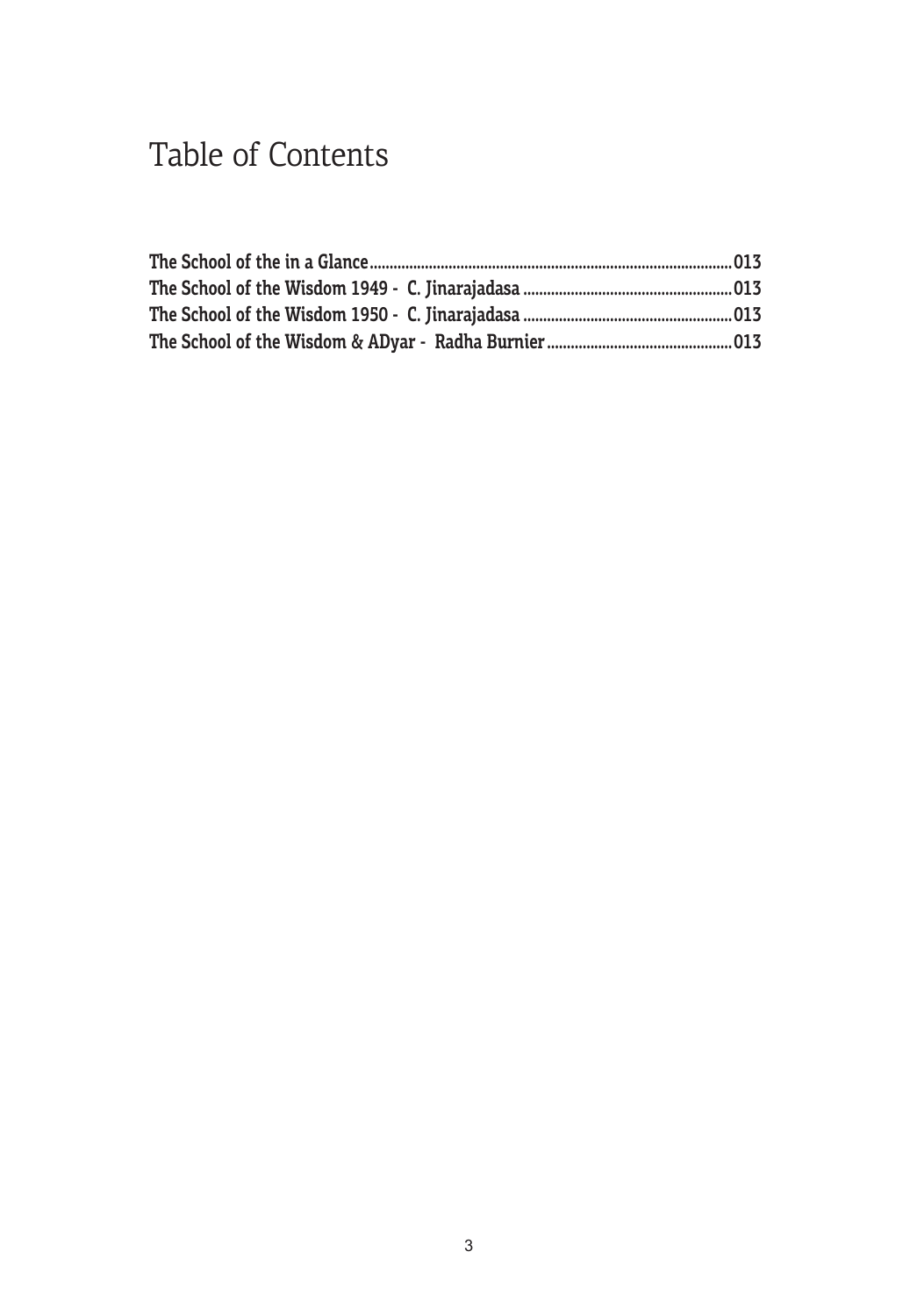The School of the Wisodm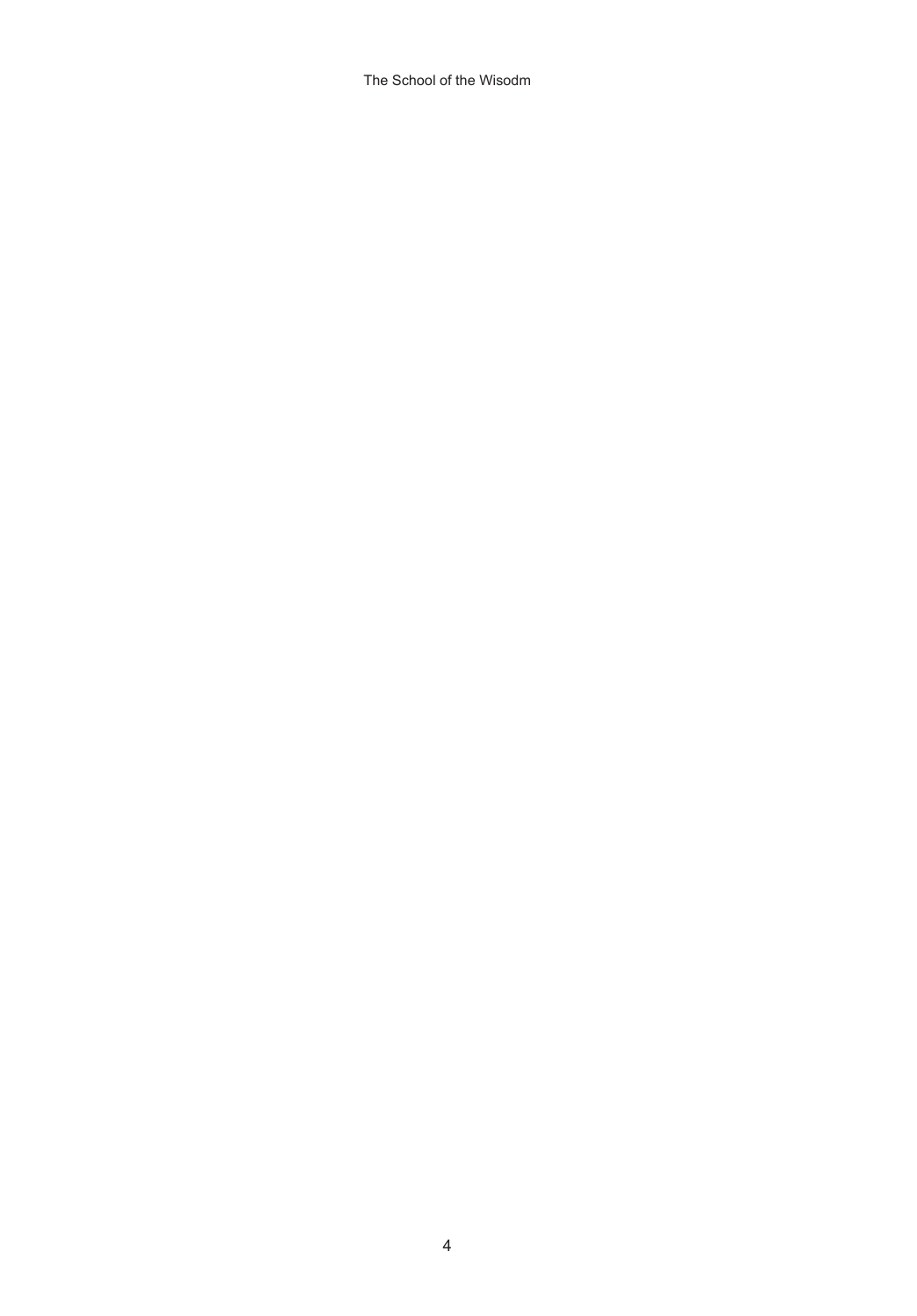#### **The Purpose of the School of the Wisdom** 1

C. Jinarajadasa,

The aim of the School of the Wisdom is to enable the individual to cease from being one who gives intellectual adherence to a particular school of philosophy, and become one who learns to survey the problem of life directly by himself or herself. The essential search is to discover life as it is, life being inseparable from consciousness.

The School of the Wisdom aims at bringing each student to survey things "from the centre" which is intuitive awareness. An intense sense of Life must always accompany every true student. There can be no Wisdom without an ever-increasing sense of Wonder.

The aim of all studies in the School of the Wisdom is not the perfection of the individual but to enable the individual to use every faculty of his or her being for "lifting a little of the heavy Karma of the world".

Essential in the progress towards Wisdom is a growing intimacy with all aspects of Nature. The message which each tree, flower, animal, meadow, sea, sky and cloud has, must be listened to and understood. The student needs to learn to study the Book of Nature.

<sup>1</sup> From the Inaugural Address of the School of the Wisdom by C. Jinarajadasa, 17 November 1949.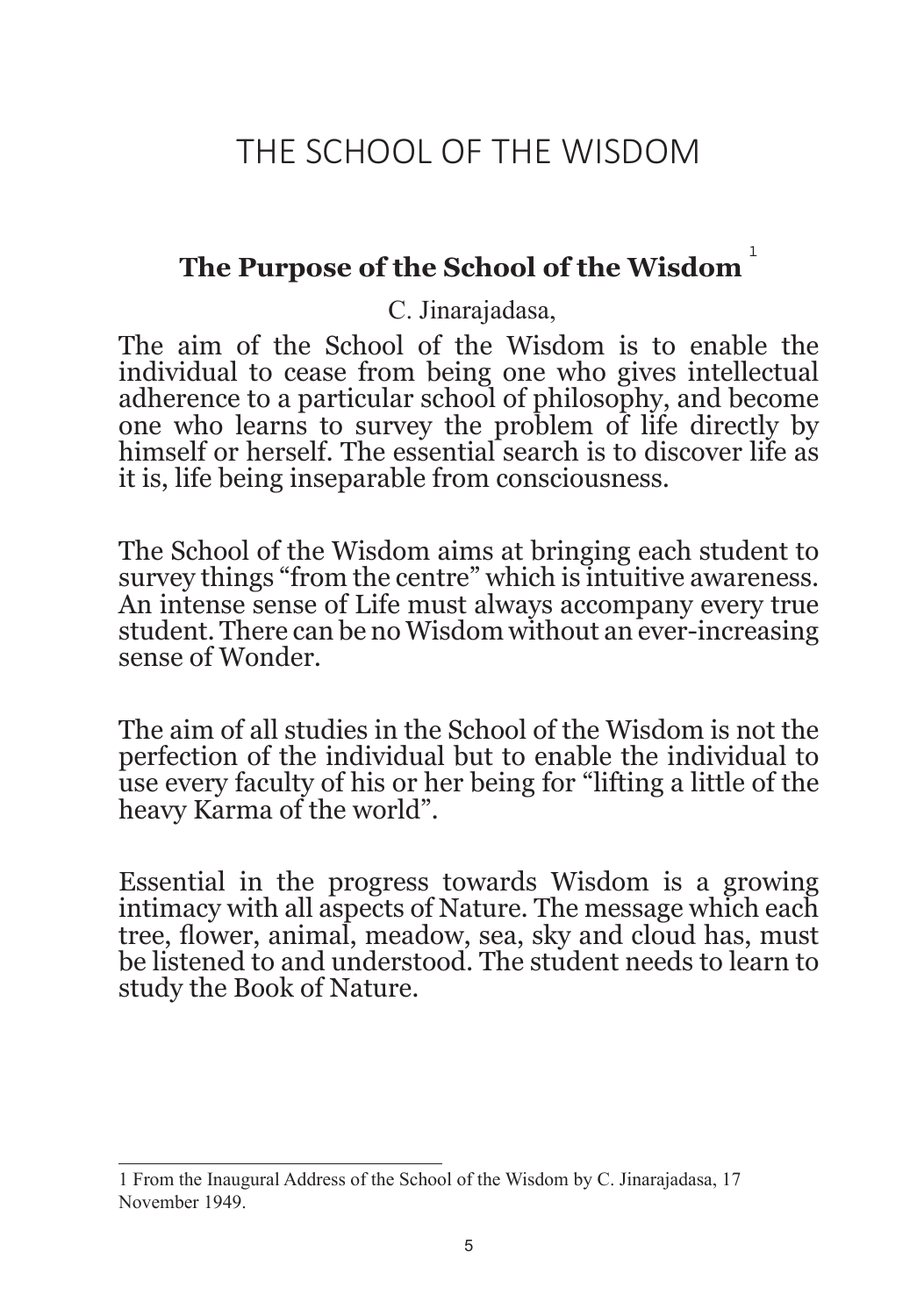#### **Ancient Wisdom**<sup>2</sup> Radha Burnier

"The School of the Wisdom is one of the important activities at Adyar, important not only for this place, but for the work of the Theosophical Society as a whole, because it seeks to deepen the level of the participants' consciousness.

"Members of the Society who remain at a superficial level, with superficial interests, cannot be effective in carrying out the Society's objectives."

" People speak of various aspects of Theosophy, yet the truths of the Ancient Wisdom do not penetrate into their hearts and transform them."

"at the beginning of each session of the School of the Wisdom, it is worthwhile for students to reflect on the nature of wisdom and the way to it."

"Niels Böhr is reputed to have begun his lectures by saying to his students, 'Every sentence that I utter should be regarded by you not as an assertion, but as question.' For the spiritual aspirant too this is the way to proceed."

<sup>2</sup> *The School of the Wisdom & Adyar,* Radha Burnier.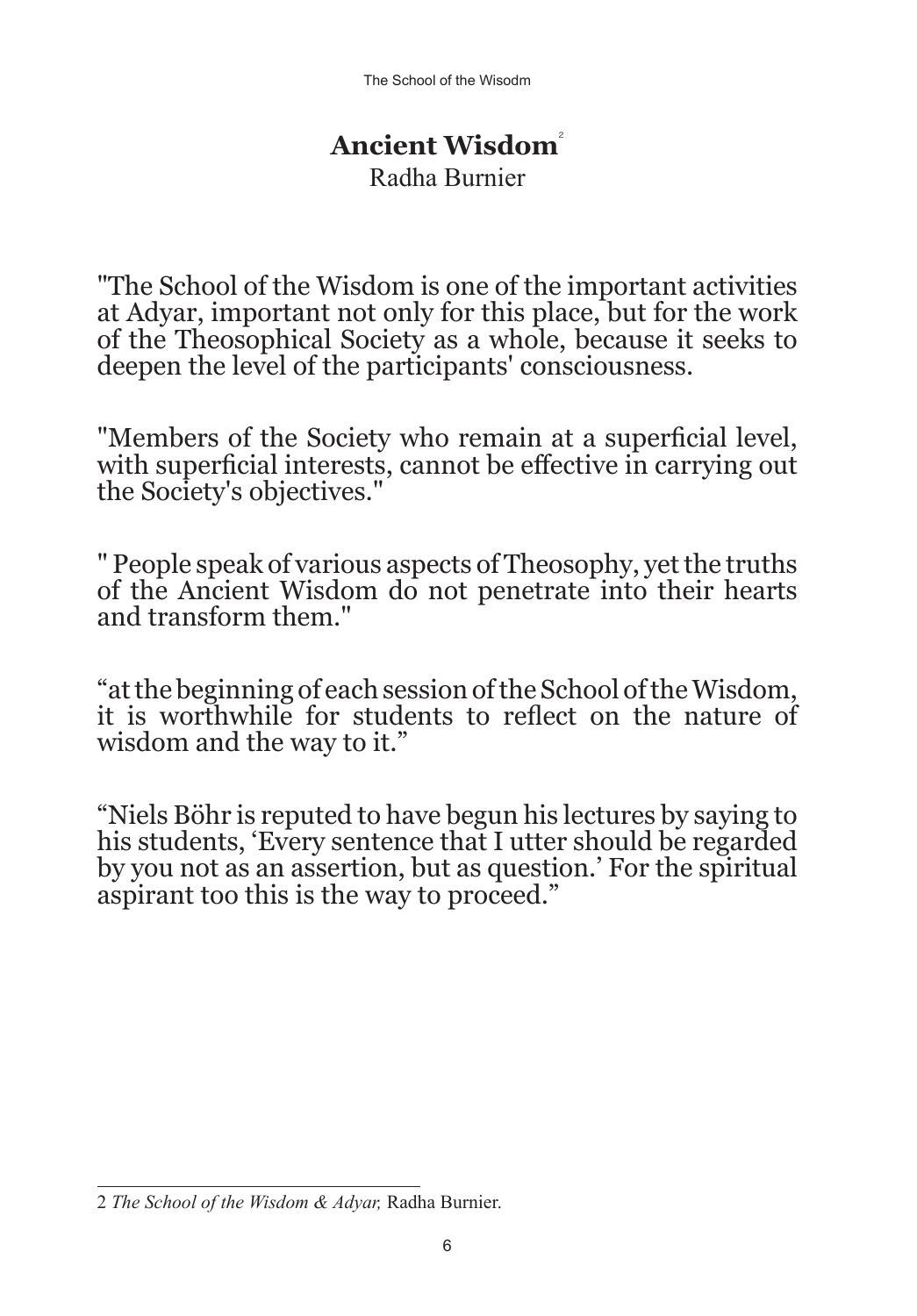"The School of the Wisdom aims to create an atmosphere in which the student draws upon his own inner resources. Immense re-sources lie within each, his own consciousness being the bed of truth. But he must go deep enough into his own consciousness to reach the source of truth. The Director and the speakers are there only to help the student to draw upon himself, discover the meanings for himself. That is the basis of wisdom."

"Fellow students must be like the fingers of one hand, like the strings of a harp finely tuned together. This mutual harmony is a means to discover conjointly more than what each can discover individually. When a group of students are attuned to each other, the mind of each one widens itself, and the unified mind of the group is a purer channel for truth than the individual minds. So, aspirants to wisdom must endeavour to preserve harmony at all times with each other and with their surroundings"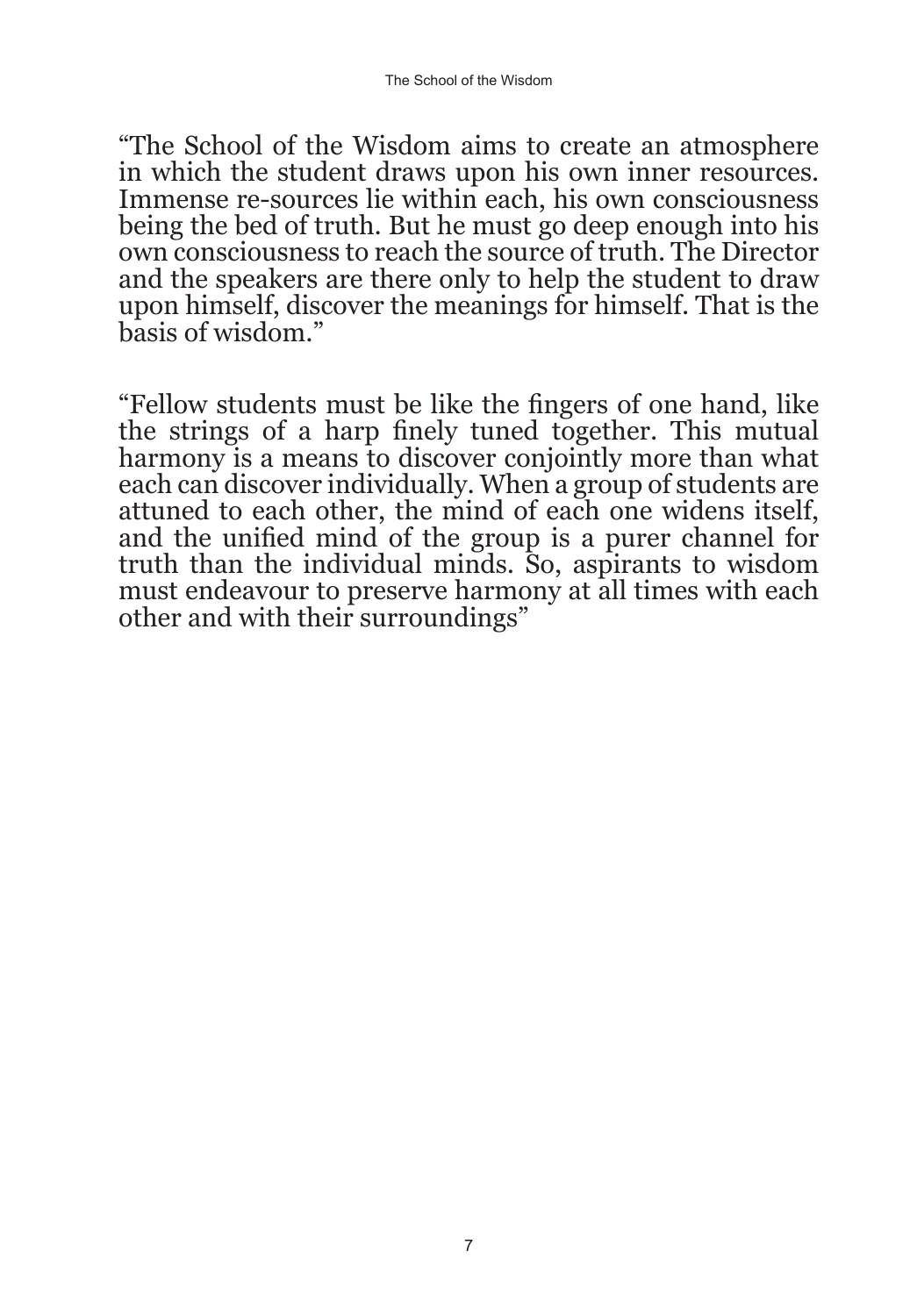The School of the Wisodm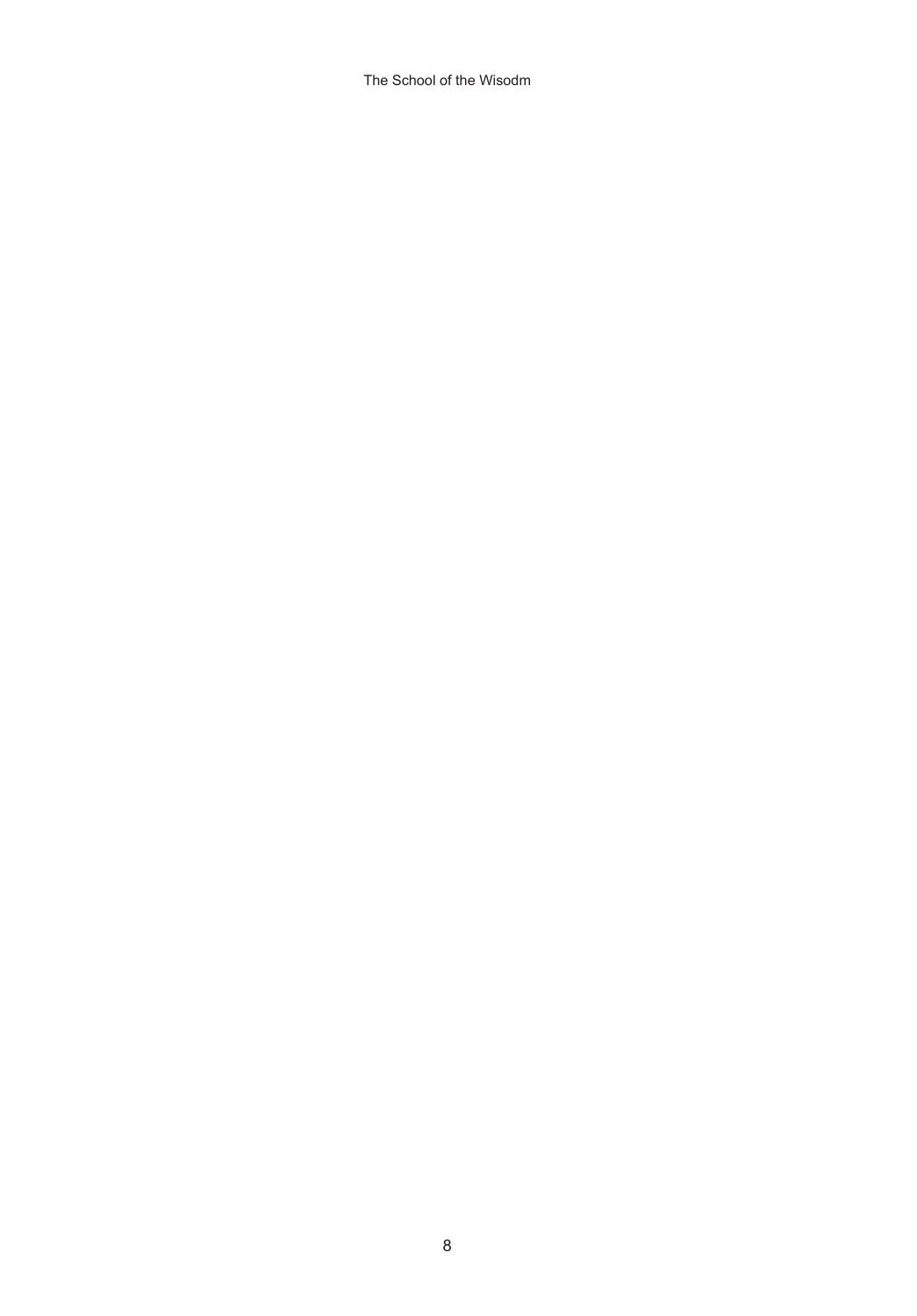#### THE SCHOOL OF THE WISDOM Inaugural Address Delivered on November 17, 1949 by C. Jinarajadasa3 President of the Theosophical Society

THERE is an important distinction between Wisdom and knowledge. Wisdom will embrace within her field of operations every form of knowledge; but all knowledge in its entirety does not constitute Wisdom. Wherein lies the difference?

All manifestation at all times consists of two aspects of the Unknowable, which are the Life and the Form. Knowledge gathered in every department of the knowable will map out the form-aspects of evolutionary processes and of being. Now, it is one function of the Wisdom-aspect in an individual to be in intimate touch with the form-side of everything; yet the universe in its aspect of form cannot be understood merely by mental processes, however high they are. Bergson has pointed out how intelligence, when it attempts to understand the manifestations of life, goes astray, since intelligence tends to treat all things as if they were made of lifeless matter. It needs a faculty higher than the mind, which is Buddhi [1] or Intuition, in order to come into a direct relation with all form, by identifying each form with itself. Wisdom arises when there is this identification of the knower with the thing to be known; unless there is this identification, there is only knowledge. To use a simile of today, Wisdom takes an aeroplane view of all things, constantly flying over the field of facts which are on the plane of the mind, as it were photographing them till no fact is omitted from its survey. Wisdom may thus be described as the essence of fact, surcharged with the spirit of Life.

<sup>3</sup> Curuppumullage Jinarajadasa (1875-1953 was the fourth president of the Theosophical Society.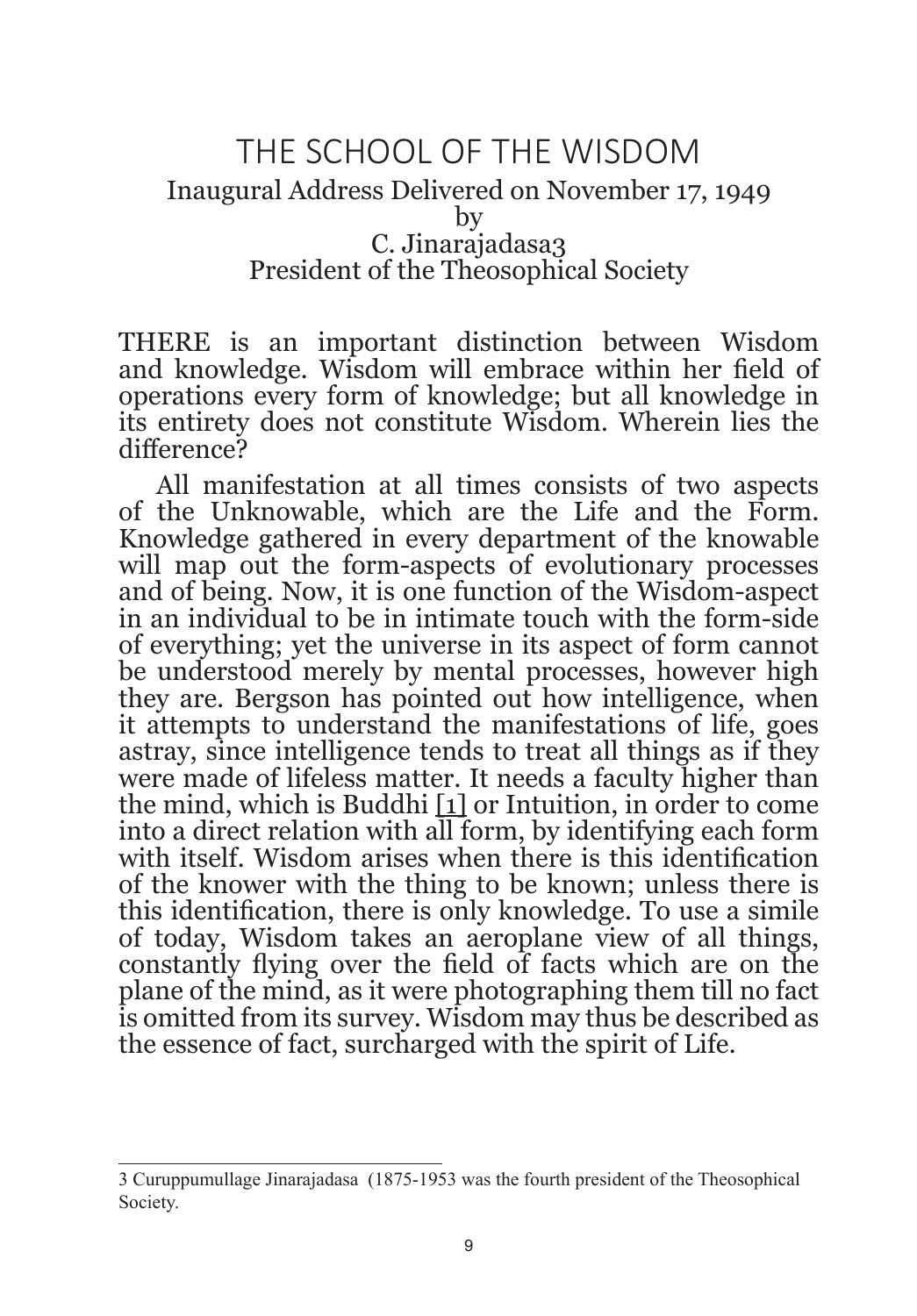This conception of the Wisdom was known both in ancient India and in Greece. In India, in the various philosophical schools gathered round individuals who were the heads of these schools, there was an attempt, within the limitation of what was considered worth knowing, to understand the multiplicity of things as one Whole. In every one of the Upanishadic schools the theme was to know life as the Unity. It was realized that this could not be achieved by mere mental processes; an essential element of the problem of acquiring Wisdom was a life of purification and dedication, with the mind and the emotions directed to high ideals through prayers and meditations. In ancient India, the search throughout was to discover, less the thing-as-itis, and more the *life-as-it-is.* Of course the word "life" was inseparable from the word "consciousness". There was very little science in those days, and the knowledge regarding the world was very much circumscribed, going scarcely beyond the boundaries of India. Nevertheless, the aim, starting from India as a centre, was to reach upwards to contact the

In Greece, which had much more of art, history, drama, political development and other aspects of Greek culture, the Greek inquirer into the problem of Truth started by accepting the world-as-it-is, but he tried to see that world as from "on high". The aim was to penetrate behind appearance, and to sense the innermost Reality which is the background of all

appearance. Typical of this process is the attempt of Plato and his followers to see every form as reflecting the Idea or the Archetype. While a man might be a great knower of many things, he became truly wise only when his imagination and aspiration led him to sense the Archetypal World. It was this way of seeking which is fully described by the word coined by Pythagoras, "philosophos," the lover of Wisdom. All Greeks knew that this conception of *loving* the wisdom was the contribution of Pythagoras. When we say today that a man is a philosopher, we little realize that if he were *really* that, he would not be merely a mental possessor of knowledge, but that his emotional nature would be so intense and pure that he would be all the time a lover as well, seeking to find through the objects of his study the Principle of Virtue, which once seen evokes at once in the beholder the profoundest love.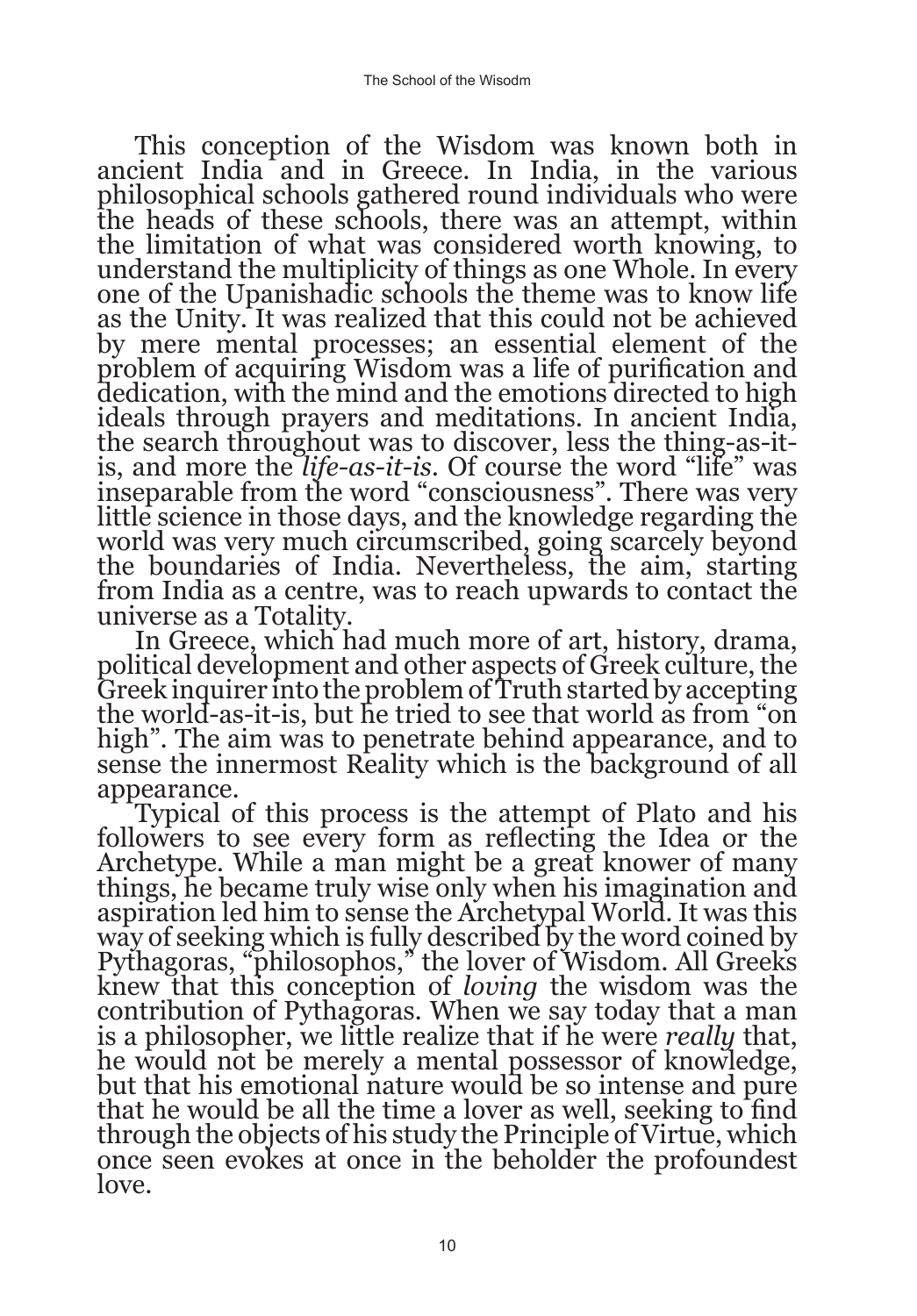The Wisdom, therefore, is not a matter of accumulating all the facts concerning Cosmogenesis and Anthropogenesis. The Wisdom has the task of understanding the innermost *meaning* underlying Cosmogenesis and Anthropogenesis. It is to help in the search for Wisdom that the individual has at his service a faculty greater than the higher mind, which is Buddhi. This faculty of Buddhi has as its instrument the *kosha*or vehicle which is called in the Hindu system Anandamaya *-kosha,* "the sheath composed of Bliss". Bliss is the Indian equivalent of the love that accompanies Wisdom, which manifests through Buddhi, the Intuition.

It is the purpose of a School of the Wisdom to bring each student to survey things "from the centre". This means, first, that every possible event or experience in the universe, not merely in the mechanical evolutionary processes but specially concerning every revelation of mankind, has to be brought into the circumference. All these aspects have then to be surveyed as from the centre, so that each aspect is seen in relation to all other aspects. When so surveyed, the aim is to go beyond the mental survey to a realization of the meaning both of the centre and of the circumference.

It goes without saying that into the circumference must be brought all knowledge that exists concerning Cosmogenesis and Anthropogenesis. But we must bring into Anthropogenesis, the study of the origins of man, not merely the understanding of races and sub-races and their characteristics, but also a careful study of the cultures which have been produced at all periods of history. The word "culture" covers religion, philosophy, every form of artcreation, such as poetry, song, music, architecture, drama, sculpture, painting, dance, etc.; all achievements of mankind in organizing human life to express itself more fully through ways of development and expansion not excluding political growth; economic schemes for betterment; educational methods and ideals - *all* have to be brought into the circumference.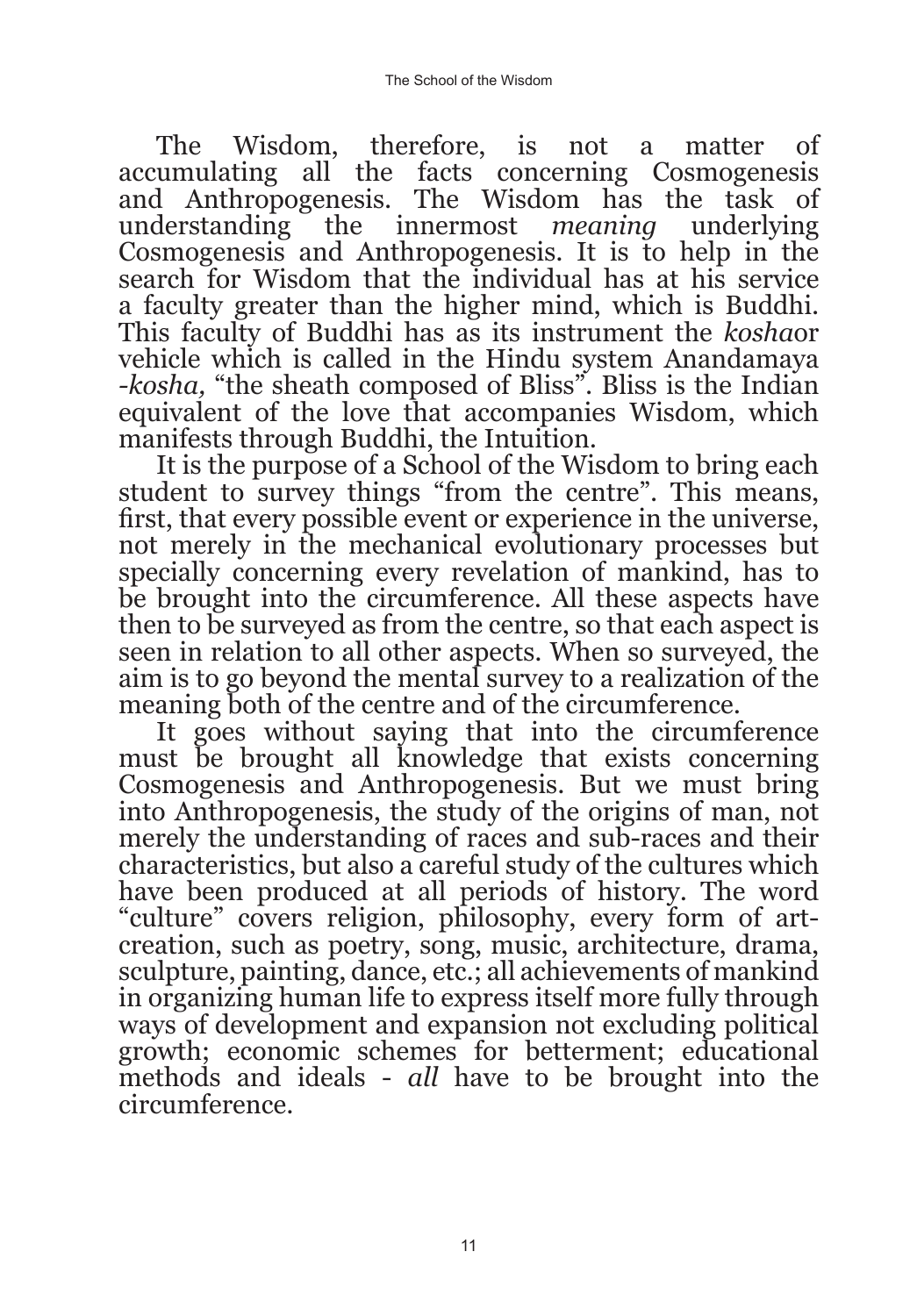The aim, of a true School of the Wisdom, then is to enable the individual to cease from being one who gives his intellectual adherence to a particular school of philosophy, and becomes by himself one who little by little surveys the problem of life directly from his own standpoint. It is the School's purpose to equip its students to become, each according to his temperament and aptitude, philosophers, scientists, ethical teachers, artists, givers of economic law, statesmen, educators, town planners and every other possible type of server of humanity. Some day each student may start a School of the Wisdom of his own.

In the attempt of the School towards this objective, there is knowledge of two types to be used as the material of study. There is what may be called Ancient Theosophy, that is, all truths in past ages in the religions and philosophies of India, Greece, Egypt and China. This vast body of knowledge is scattered in many books and traditions, but they all combine to give a definite conception of the world as having for its basis a mental and spiritual structure. We have in addition what can well be termed Modern Theosophy, commencing with the teachings, both old and new, given by the Adept Brotherhood, the Guardians of Humanity, through H. P. Blavatsky and several of her disciples. But in addition, we have to take specially into account all of the knowledge that modern Science has gathered in her many departments of research. While scientific theories may often be challenged, it is not so with the facts discovered in scientific research. Every such fact is an inseparable part of all the other facts; they have been taken into account in the teachings of Ancient and Modern Theosophy.

There are two lines of Milton which describe clearly what is the conception which I have of the individual who has achieved the object of the School of the Wisdom. They are:

"He that has light within his own clear breast, May sit i' th' centre and enjoy bright day."

In these two lines we have four thoughts. First, that of "light"; second, that it must be within a man's "own clear breast"; third, to "sit in the centre"; and fourth, to "enjoy bright day".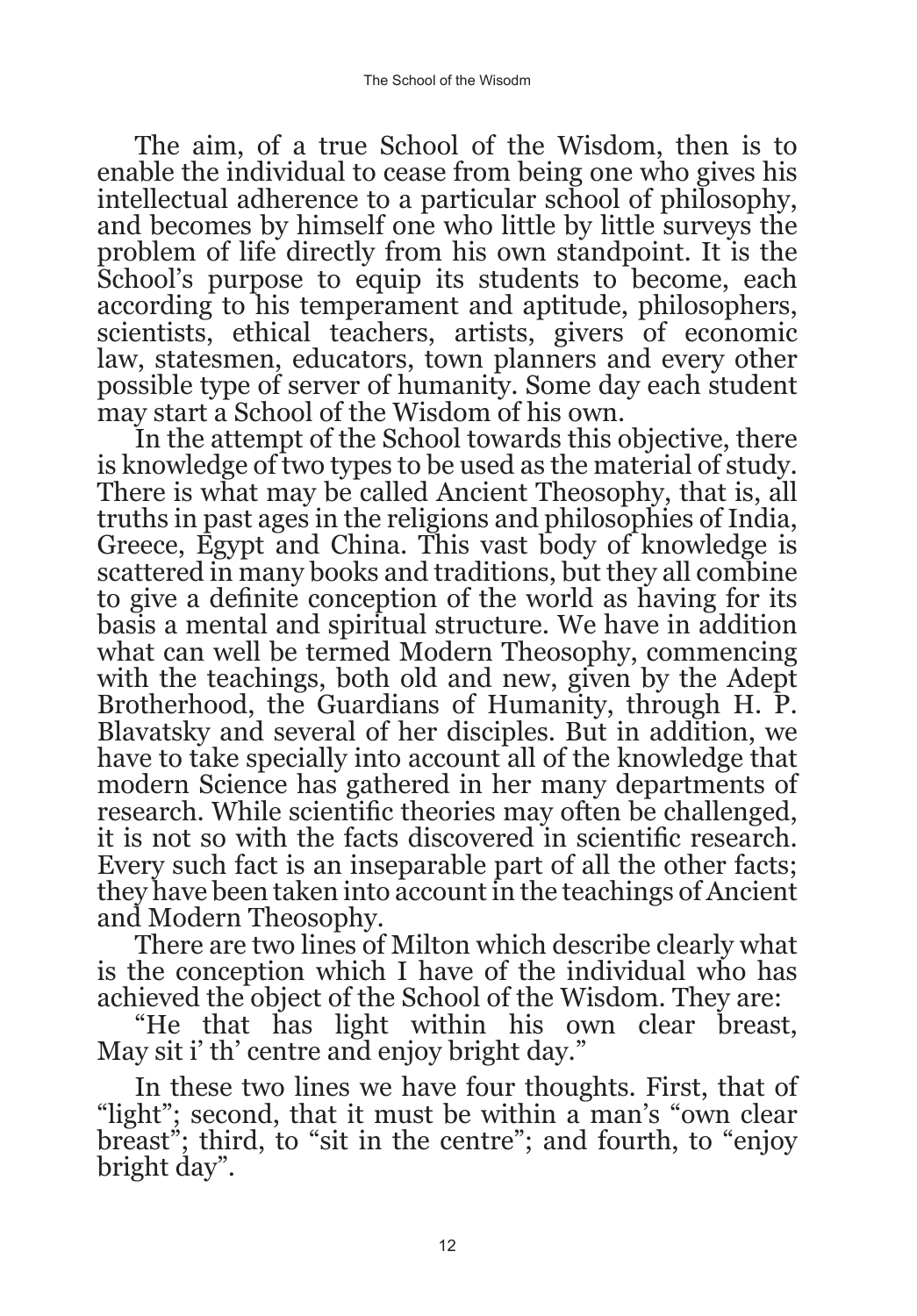To sit in the centre is the objective I have in mind for each student, so that he stands in what Carlyle has termed the "centre of immensities and the conflux of eternities". In other words, all the past is joined to what is the present, and there is no field of collective human activity nor individual action in the processes of the universe that is not within his purview. But this sitting in the centre can only happen when within his own breast there is *clearness.* This necessitates a perfect peace; not a negative quiescent peace, but one that broods over all things in a spirit of tenderness. When the light has been so born and is reflected in his own clear breast, then the seeker of Truth not only sits in the centre, but he comes to that ideal state of being which is to "enjoy bright day".

This intense sense of Life must always accompany the true student. There can be no Wisdom which is unaccompanied by an ever-increasing sense of Wonder. It is this Sense that has well been described by Newton regarding himself:

"I do not know what I may appear to the world; but to myself I seem to have been only like a boy playing on the seashore, and diverting myself in now and then finding a smoother pebble or a prettier shell than ordinary, whilst the great ocean of truth lay all undiscovered before me."

Finally, there cannot be any Wisdom in a man's nature until he has fully understood the relation which he bears to all his fellowmen. All Wisdom fails in its endeavour unless it finds, in part, at least, a solution of the "infinite passion and the pain of finite hearts that yearn".

The Latin poet Terence said what has been a beacon light in European culture: *Homo sum, humani nil alienum me puto*:"I am a man; I count nothing human indifferent to me." The aim of all studies in a true School of Wisdom is not the perfection of the individual as such, but only in order that the individual may use every faculty of his being towards "lifting a little of the heavy Karma of the world". Until the seeker for Wisdom seeks not only for himself, but also for all men, what he acquires is not worth name of Wisdom. That is why as long ago as 1921 I said: "Loving action is Divine Wisdom at work, and whoso acts lovingly mill inevitably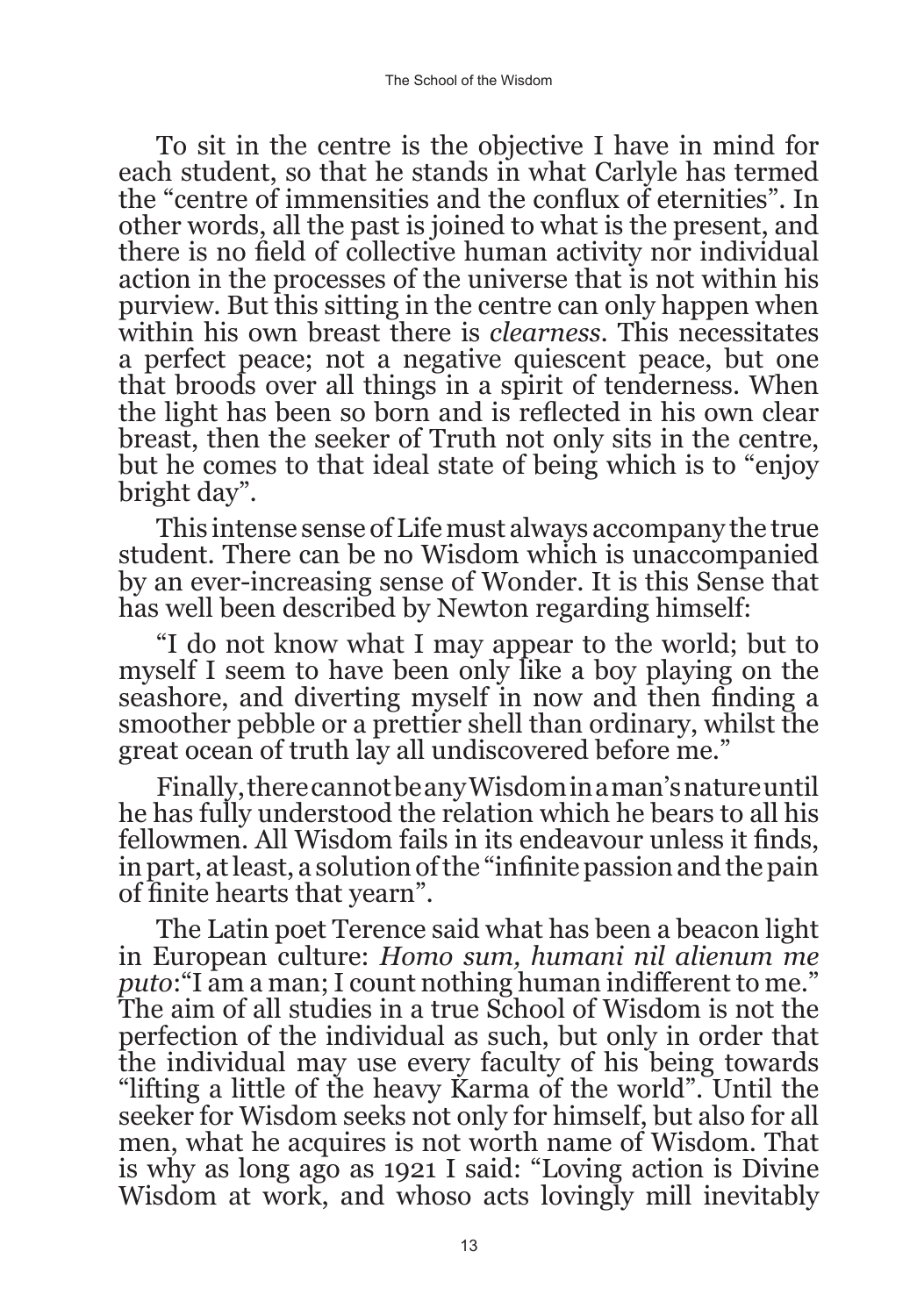come to the Wisdom." This can be achieved swiftest with the aid of Theosophy. But when all is said and done, the Wisdom has to be *lived.* It is only in the process of living that the individual tomes to his own centre, and lives surrounded by that Light which is indeed "bright day".

Essential in the progress towards acquiring Wisdom is a man's growing intimacy with all aspects of Nature. *The Voice of the Silence* teaches: "Help Nature and work with her." The first step towards helping Nature is to know what Nature is. The message which each tree, flower, meadow, lake, rock, mountain range, sea, sky and cloud has, must be listened to and understood. Equally, too, can a man find a message in the beauty of bird and beast. Nature must not only be admired; she must also be *loved*. Nature is one volume of the innumerable volumes of the Secret Doctrine of the Wisdom.

One proof which the student finds in himself that he has achieved Wisdom is an irresistible urge in him to create. What Shakespeare describes about the state of mind of the poet is not less true of every man who, having become in a measure one with Wisdom, feels the urge to "make," *i.e.,* to *remake,*the world of thought and feeling which surrounds him. The Greek word "poet"means one who "makes". Shakespeare describes the poet's eye:

> " … in a fine frenzy rolling, Doth glance from heaven to earth, from earth to heaven; And, as imagination bodies forth The forms of things unknown, the poet's pen Turns them to shapes, and gives to airy nothing A local habitation and a name."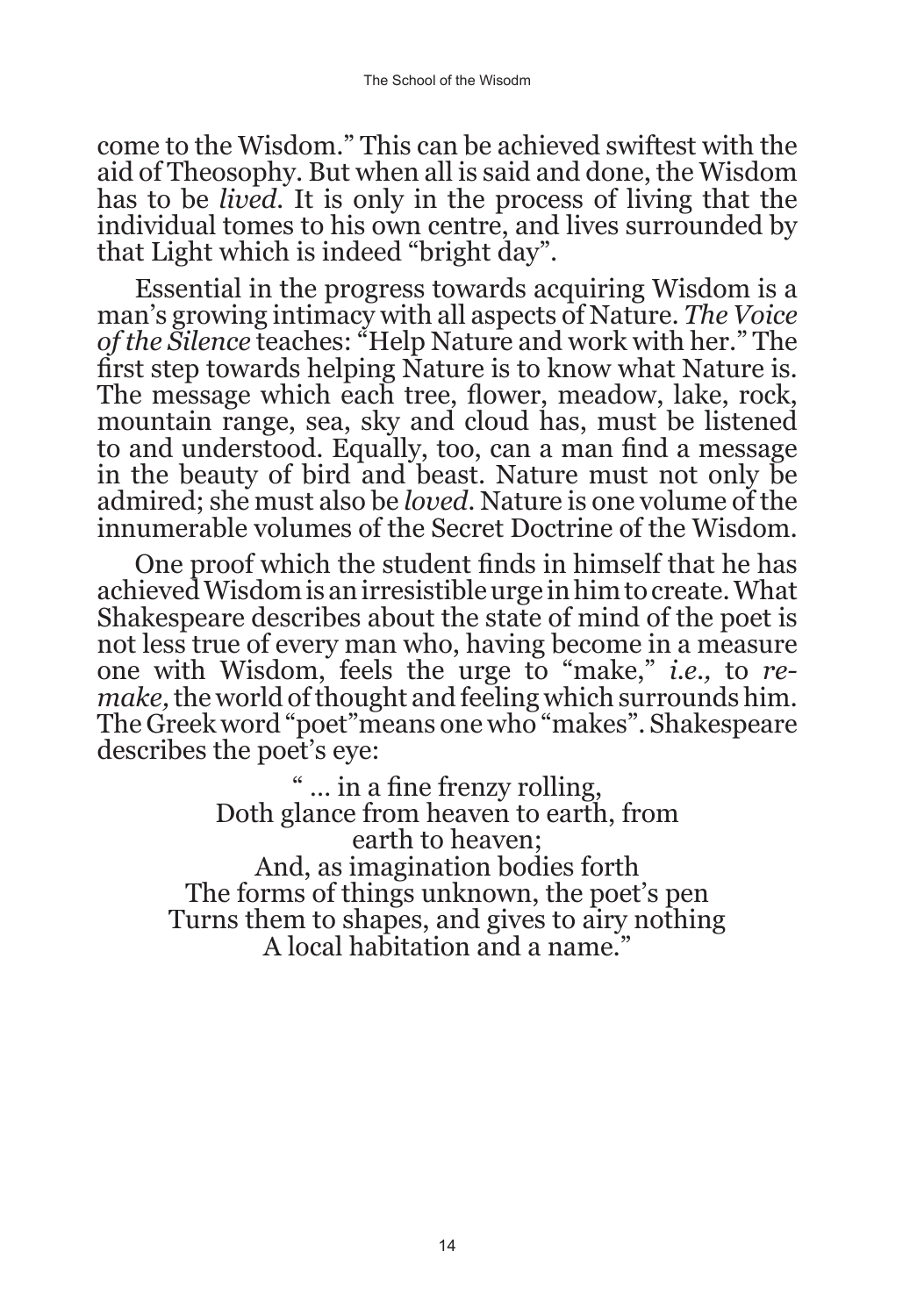Every student of the School of the Wisdom, as he comes towards finishing his course of study, will feel in himself that he must body forth those new aspects of himself which he has discovered, in essay, poem, song, sonata, symphony, painting, sculpture, dance, drama, and in all other forms of creation which have within them the nature of Art. The true nature of Art has been described by Carlyle: "In all true works of Art wilt thou discern Eternity looking through Time, the Godlike rendered visible." Thus it follows, that every thought, feeling and action of the man who has acquired Wisdom is all the time revealing the Eternal and Godlike.

This is the summation of all possible human achievement, and it is towards this that a true School of the Wisdom leads its followers. Wisdom liberates; he who has acquired Wisdom is free of dogmas and creeds, rites and ceremonies; nor does he any longer feel the need to be guided by any kind of a Guru or Guide, Philosopher and Friend. He comes to a realization of the true relation which he has towards Infinite Being, which has been described by Plotinus in the last words of his great work:

"This, therefore, is the life of the Gods and of divine and happy men, a liberation from all terrene concerns, a life unaccompanied with human pleasure, and a flight of the alone to the ALONE."

Buddhi in Indian philosophy is a high form of the intellect; Buddhi in Theosophical terminology is a form of consciousness distinct even from the "higher mind"; it means the Intuition, that faculty which is "the unperceived fore-known," as Lawrence of Arabia described it.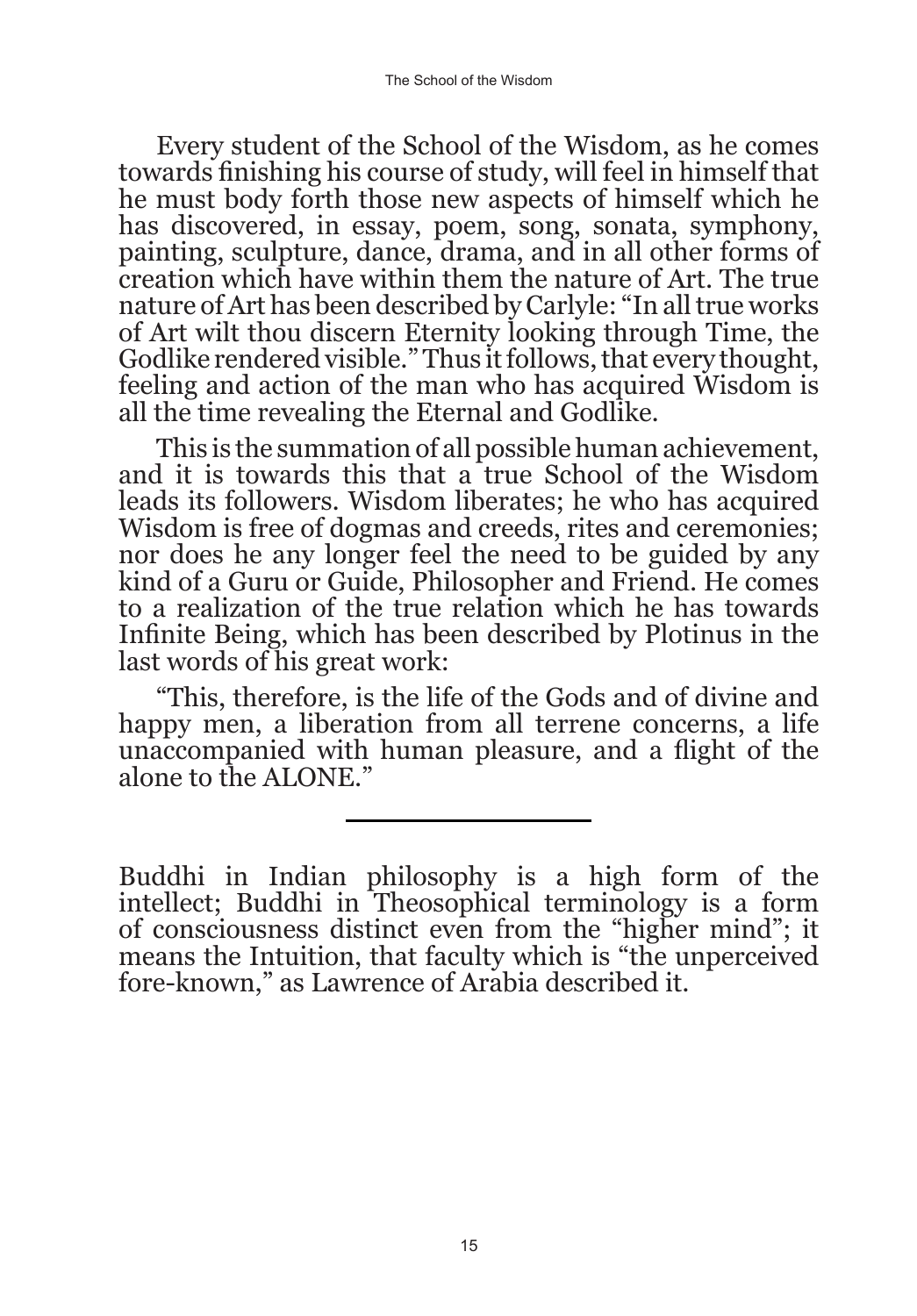The School of the Wisodm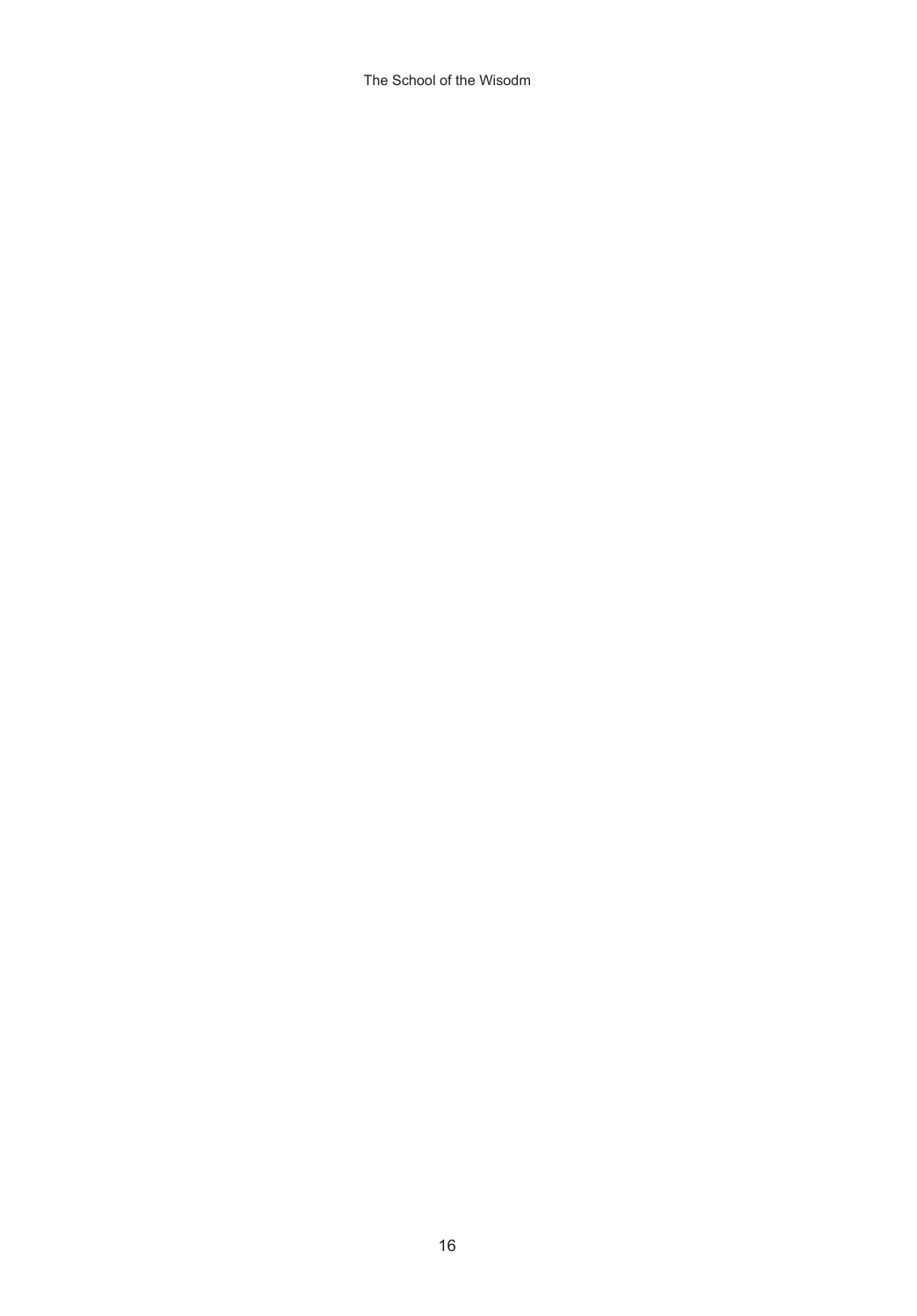## THE SCHOOL OF THE WISDOM

#### Address Delivered on October 1st, 1950 by C. Jinarajadasa President of the Theosophical Society

In this first address for the second year's session of the School of the Wisdom, I have first of all to reiterate what I said when the School was inaugurated last year. In that address I laid down what to me should be the principles that should regulate the studies of any organization that calls itself a "School of the Wisdom". Today I have to draw special attention to certain, of the ideas which I then enunciated:

I stated, using a modern simile, that the attitude of mind which might be described as Wisdom is one that takes "an aeroplane view of things, constantly flying over the field of facts which are on the plane of the mind, as it were photographing them, till no fact is omitted from its survey. Wisdom may thus be described as the essence of fact, surcharged with the spirit of Life."

Following from this conception, the search for Wisdom is not like the aim of modern Science, but rather that of ancient India. In modern Science we may say the attempt is to see "the thing as it is"; in ancient Indian philosophy the aim is far more to see "*the life as it* is," and I pointed out that the word "life"included every form of consciousness.

I draw your attention to the importance, as you study Cosmogenesis and Anthropogenesis, of realizing that the aim should not be merely to accumulate all the facts which are given concerning the Cosmic process, but rather to try to understand the *meaning* of that process. This meaning underlying the events of the evolutionary process can only be arrived at by the use of a faculty beyond the mind, which I called the Intuition. I asked you to note that one special purpose of a School of the Wisdom is to help each student to survey all things "from the centre."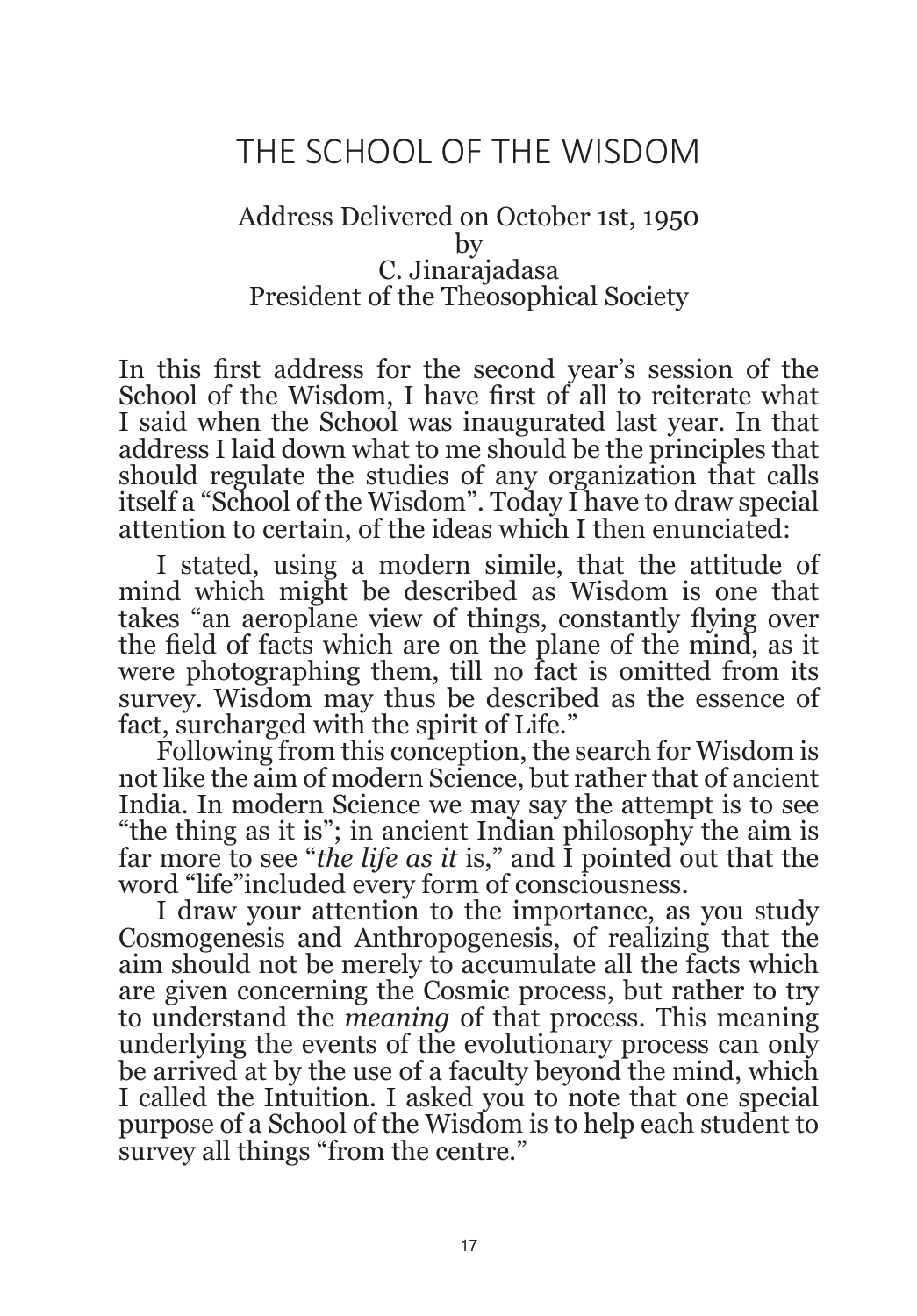After mentioning all possible types of knowledge in the domain of religion, ethnology, art, science, etc., I mentioned that all these have to be brought into the circumference of a circle, while the student aims to see all in the circumference as from the centre of the circle.

One special element in this process of seeking and finding the Wisdom I tried to illustrate by the two lines from Milton:

He that has light within his own clear breast, May sit in thy centre and enjoy bright day."

The first requisite is that a man should understand the meaning of "light," that inner quality of vision which is a faculty added to that of mind. Then I pointed out that this light must not be one received from another, but developed from a man's "own clear breast," and how this light may be obtained. There must be in the light of the breast a *clearness,* that is to say, no vague and foggy conceptions concerning the knowable, but whatever has been gathered of knowledge is made clear not only to the mind but also realized in some measure by the heart.

Then lastly, using Milton's phrase, I pointed out that he who comes to the centre along the line of clearness in his heart and mind, and directly, for himself, does then indeed "enjoy bright day".

I emphasize once again that in any attempt to understand the Wisdom the student must aim at contacting or intuiting the "sense of life," for until there is this intense feeling of life, accompanied by "an ever-increasing sense of Wonder," the student fails to come to that attitude of heart and mind which may be called the Wisdom.

I laid special stress on the fact that there can be no achievement of any true Wisdom at all unless the student keeps continually in mind his relation to all his fellow-men. No man can save his life to himself alone; he is inseparably bound to all the millions of humanity of which he is a part. If the student rises in his nature, he must in some measure raise the nature of the millions with him. It is this intense continual survey of the tragedy of humanity that is necessary for the student to prevent his mind from becoming rigid and insensitive to the streams of life around him. It is because of this need that I quoted the well-known lines of Browning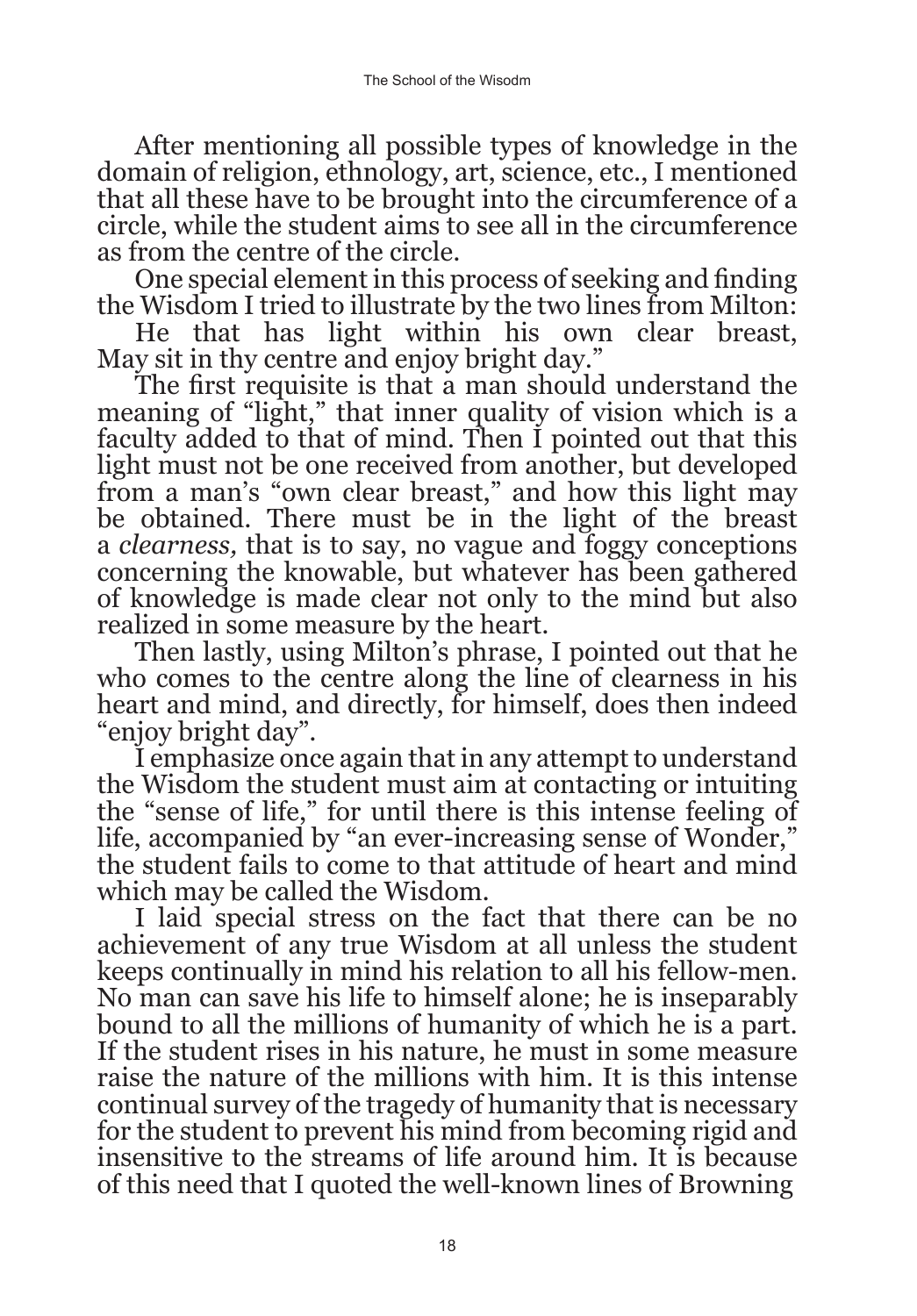#### "infinite passion and the pain of finite hearts that yearn."

I desire to dwell upon a factor in spiritual understanding which is not usually recognized, and it is that there is an intimate relation between what is called social service and the growth into Wisdom. Were it possible I would ask each student of the School to undertake some kind of service for the villagers in Adyar, and also in the slums in the city. But the work has to be done in the language of the people, which is Tamil, and it is not possible to achieve any results through an interpreter. It is the personal contact between the helper and the helped that is necessary, and it is this connection that particularly unfolds hidden aspects in the nature of the helper.

I can here illustrate my thought by what happened in 1874 in the life of the great John Ruskin. He was at the time the professor of Fine Art in the University of Oxford, and had a great influence over a large number of students. He had especially emphasized the need of an ethical conception with regard to all phases of life, even that of economics, and particularly in every aspect of art. One day when he was walking outside Oxford and passing the village of Ferry Hincksey, just after some rain, he saw that the children of the cottagers on either side of the road were playing in the muddy road; because they had no other place in which to play. Ruskin pondered over this, and when he returned he determined that at least the children who were forced to play in the road should have a road without puddles. He then called upon his gardener to help him and asked which of his students would come with him to mend that road. They went with picks and shovels, and under his supervision and the guidance of the gardener granite was collected, and one by one the puddles were covered up. At last there was a dry road where the children could play.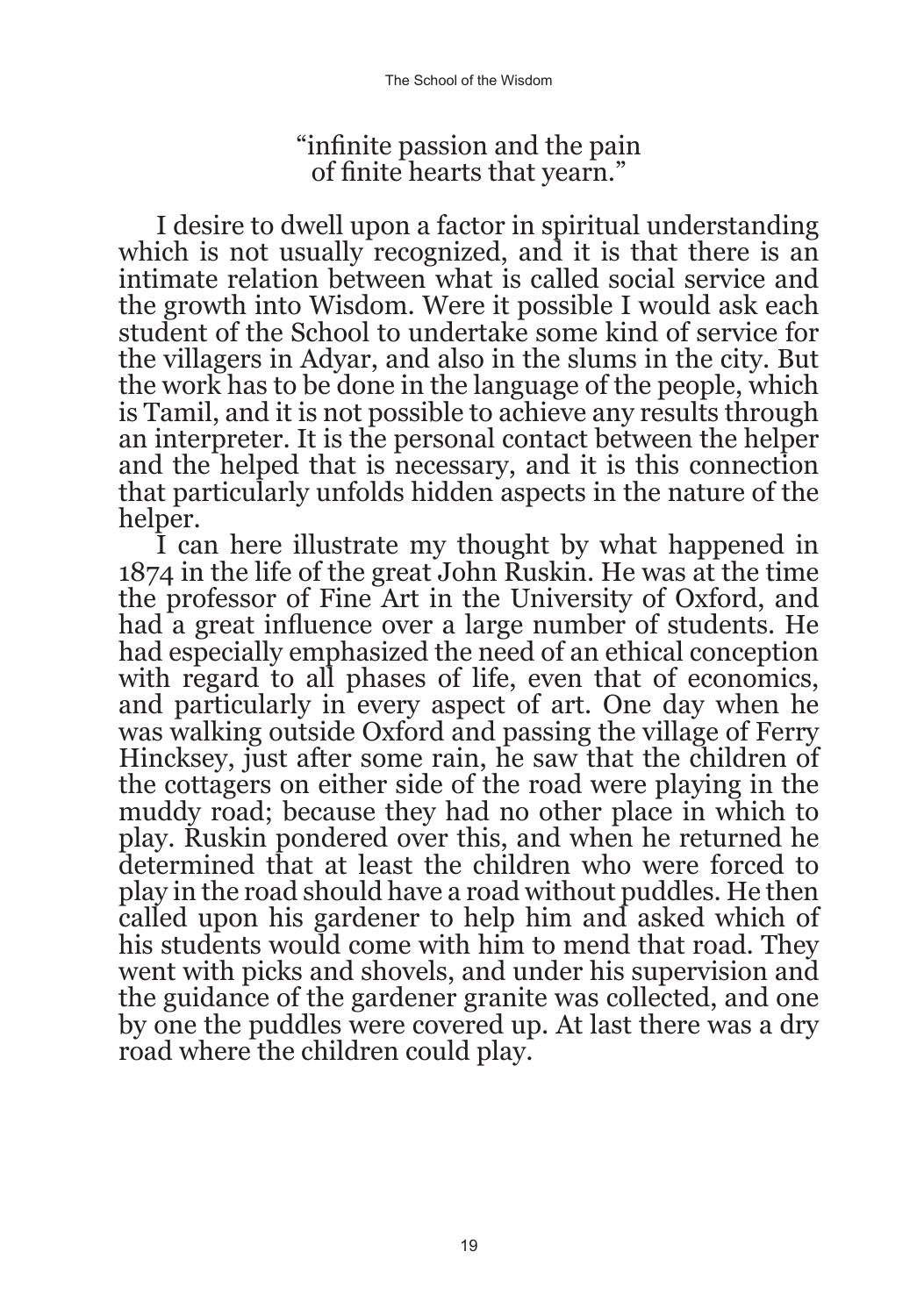In the meantime, there was a sensation in England because a professor of Fine Art should do such a work, and many parents objected, saying that they had not sent their sons for an expensive education at Oxford to be taught to mend roads. Soon after, Ruskin pointed out in an address the inner psychological meaning of what he had achieved for the students. He said:

"Will, then, none of you out of your abundance, the abundance of your strength and of your leisure, do anything for the poor? The poor ye always have with you. Drain a single cottage; repair a single village by-way, make good a single garden wall; make pleasant with flowers one widow's plot, and your muscles will be more strong and your hearts more light than had all your leisure hours been spent in costly games, or yet more hurtful amusements."

Many years after, this same thought as taken up by a group of University men at Oxford and Cambridge, who established in the East End of London (the poorest part) what are known as University Settlements. During the summer vacation a certain number of students volunteer to go and live for a few weeks in their Settlement and there help in whatever ways to which they are directed, such as teaching, holding services, playing indoor games, and going on picnics, etc., with those who come to the Settlement, in other words, to try to lift a little of the deep gloom which covers the East End of London.

The principle is exactly the same, that a young man aiming to begin his life with a degree from the University should have a new aspect of his character released by social service, which would in after life profoundly influence his whole attitude toward his fellow-men.

There is an intimate relation between one's unfoldment into Wisdom and loving one's neighbour, as was the phrase used by Jesus Christ. At all costs a student of the School of the Wisdom should never forget how his growth into Wisdom depends upon his growth in the understanding of the problem of the handicaps and sufferings of his fellowmen.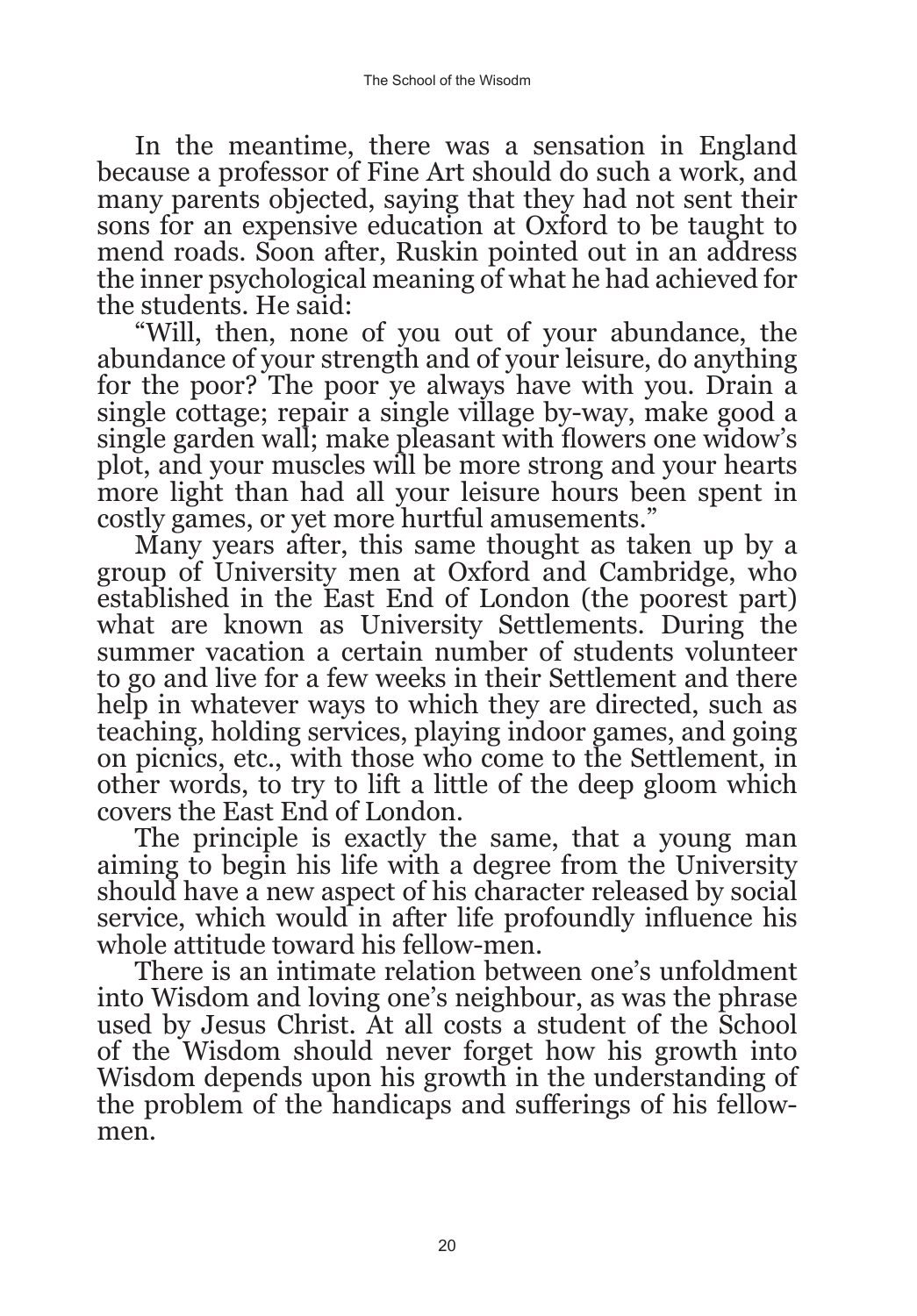I laid special emphasis on an idea not recognized in the philosophic schools, which is that each man understands only in so far as he acts so as to create. This action must to be "re-make" the Cosmic process in various forms of art which I mentioned. In many ways the easiest form of "re-creation" of the world of heart and mind around us is through poetry. One of these days every student of the School of the Wisdom must be taught to create poetry, painting, sculpture, etc. It is only in so far as he re-creates the objective world received by his mind that he not only understands the meaning of that world, but he also takes part in that mysterious re-making of the universal process, which is one purpose of the Maker of the Process.

I quoted the significant words of Carlyle as to the true nature of Art: "In all true works of Art wilt thou discern Eternity looking through Time, the Godlike rendered visible." Thus it follows that every thought, feeling and action of the man who has acquired. Wisdom is all the time revealing the Eternal and Godlike.

I want especially to lay emphasis upon the fact that there must be no kind of acceptance of any teacher or of his writings as the standard of truth which must never be challenged. There was a time when after Pythagoras had done his work, his disciples erected his teachings into an unchallengeable authority. When there was any argument on which there were differences of opinion, all disputes as to differences were suppressed with the words "*ipse dixit*," the Latin form of the Greek, meaning "The Master has said it".That form of orthodoxy with regard to Wisdom leads very quickly to rigidity and the loss of the true sense of Wisdom. This is well illustrated by what happened in the case of the teachings of Aristotle. After his school had been established by his disciples, certain aspects of his teachings were incorporated, into the speculations of the Christian Fathers of the early centuries. From them the ideas of Aristotle were made into a rigid form of truth, and over the gate of one Christian Theological Seminary were inscribed these two lines:

*Omnis hinc excluditur, omnis est abiectus, Qui non Aristotelis venit armis tectus.*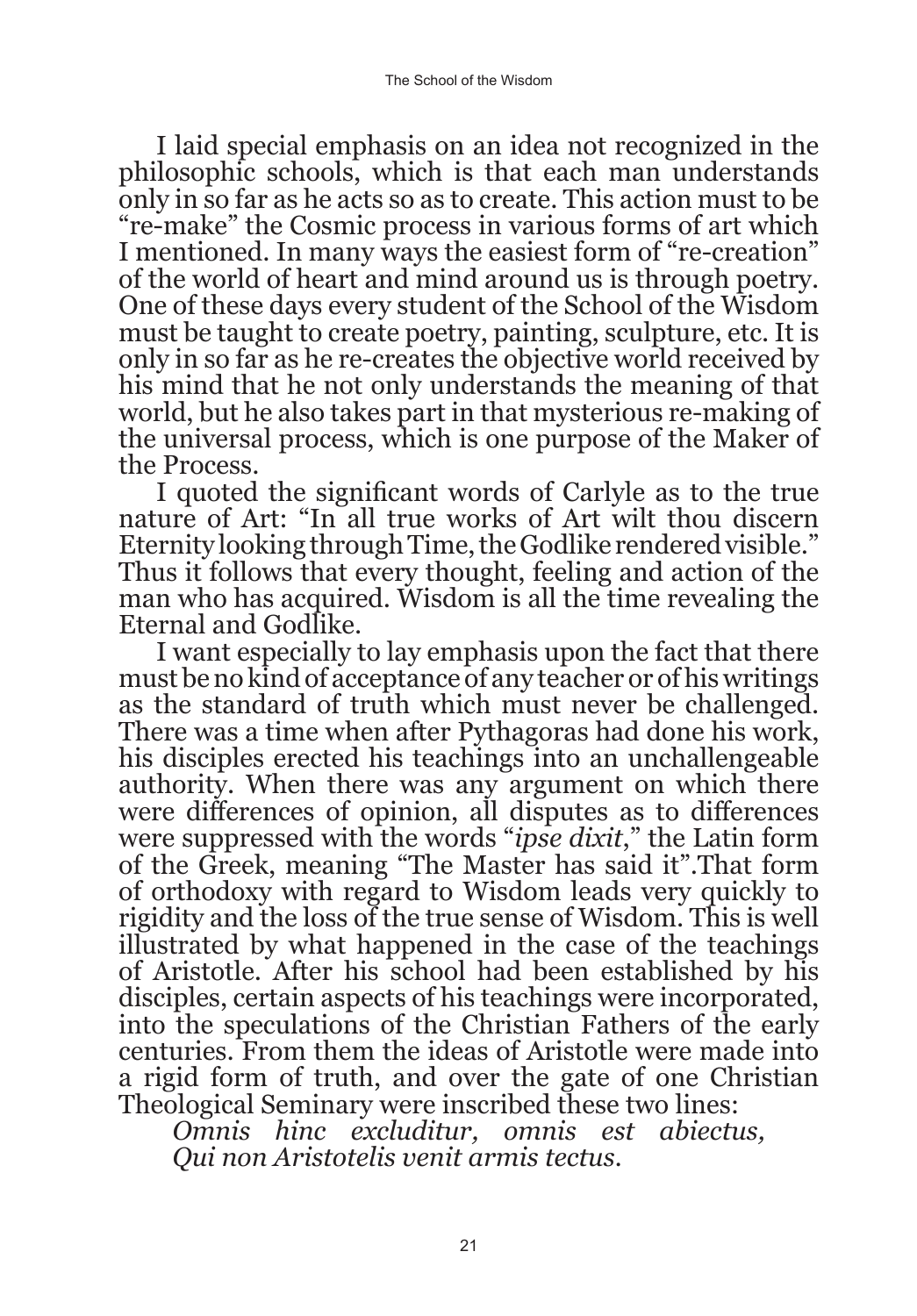"Everyone from here is barred, everyone rejected, Who comes not with Aristotle's armour protected."

The result was that when Francis Bacon as a youth of sixteen went to Cambridge he saw with his clear mind that Aristotle's ideas regarding the nature of the world were holding back mankind's progress. Blended with these ideas of Aristotle were the conceptions of Ptolemy of the earth being the centre round which the sun and the planets revolved. It was this idea which was declared as the one and only truth by the Catholic hierarchy at Rome, so that when Copernicus gave the proof that the sun was the centre of the Solar System, his ideas were proclaimed heretical and his works placed on the *Index* of heretical works. Bacon, surveying already as a youth the rigidity of thought in Europe, determined that his aim in life should be to wean thinkers away from the Aristotelian system, and start the search for knowledge afresh by gathering all possible facts in Nature, in order that from these facts a new synthesis might be made. It was only as the result of Bacon's impulse that the new wave in thought and in science began, and when the Royal Society of England was founded in 1662 there began the era of modern Science which has been so fruitful in giving mankind new worlds of knowledge.

If a School of the Wisdom in which the students are Theosophists erects any dictum, of even the greatest Teachers, into an unchallengeable metron or standard, within a generation or two the School will have lost its true purpose. To erect any kind of a "ring pass-not" round the system of any Teacher, however great, is to transform a School of the Wisdom into a body of seekers pledged to an orthodoxy who seek merely the details of knowledge.

That "true purpose" is, for each individual student to come directly "to the centre" and create his own synthesis of knowledge. Truly and with deep gratitude he cannot help being under profound obligation to all Teachers who have gone before him. They mark out the path for him to tread, but he must not ask them to allow him to hold their hands as he journeys. He must journey alone. When he journeys alone, except for the mysterious fact that all mankind travels with him, then he deserves the name of being a man of Wisdom.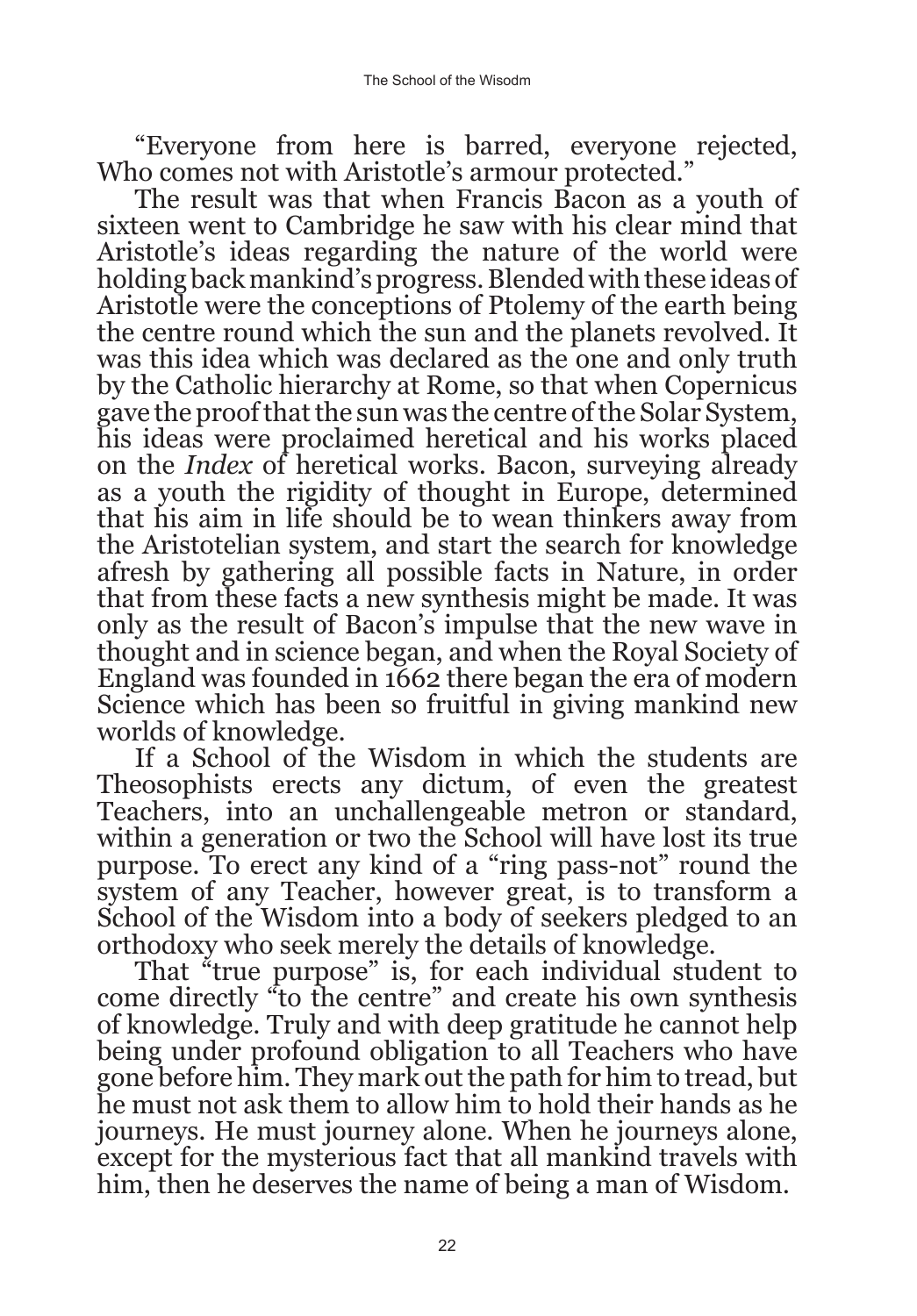When in 1921 I wrote the final chapter of all that I had propounded in the many chapters of my *First Principles of Theosophy*, I summed up the *meaning* of all the teachings, in terms of *Life,* in one sentence: "Loving action is Divine Wisdom at work, and whoso sots lovingly will inevitably come to the Wisdom." In that sentence is, for me the Fact of facts.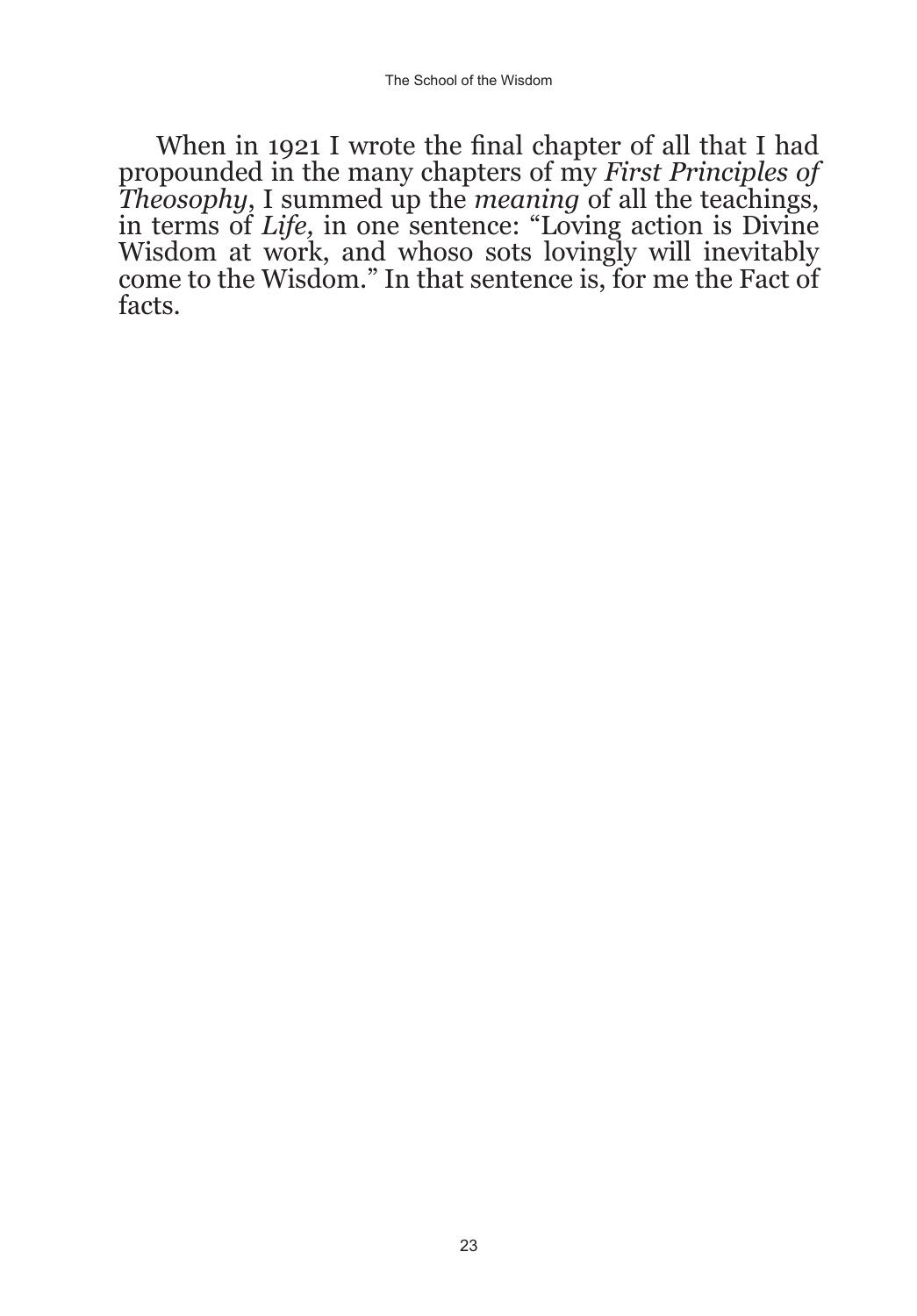The School of the Wisodm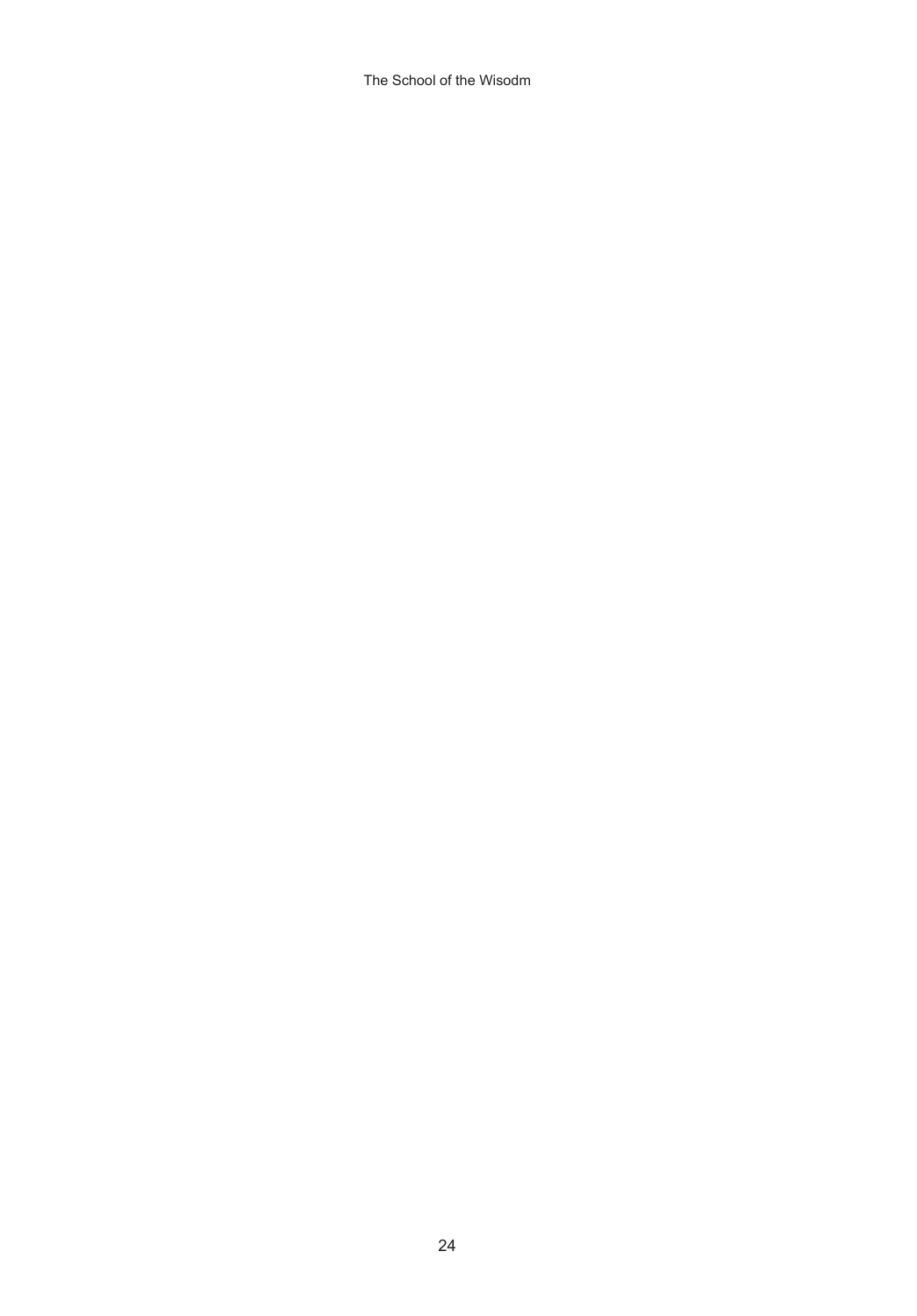## THE SCHOOL OF THE WISDOM & ADYAR

#### Radha Burnier<sup>4</sup> International President

#### **1. THE SCHOOL OF THE WISDOM (Feb. 1990)**

The School of the Wisdom is one of the important activities at Adyar, important not only for this place but for the work of the Theosophical Society as a whole, because it seeks to deepen the level of the participants' consciousness. Members of the Society who remain at a superficial level, with superficial interests, cannot be effective in carrying out the Society's objectives hence the School of the Wisdom seeks to assist students to reach the depth in themselves. It is not intended to offer mere personal satisfaction, helping students to progress in their study, but has a larger purpose. Adyar, our International Headquarters, being a unique place, by virtue of its beauty, its history, tradition, and atmosphere, offers an exalting experience for those who come with the right purpose and an open heart. The school of the Wisdom cannot have a better situation for its work than Adyar.

Although the subject might have been discussed previously, at the beginning of each session of the School of the Wisdom, it is worthwhile for students to reflect on the nature of wisdom and the way to it. Knowledge is rather easy to have, for there are many books to provide information to anyone who is fairly intelligent. People speak of various aspects of Theosophy, yet the truths of the Ancient Wisdom do not penetrate into their hearts and transform them and wisdom is transformation.

<sup>4</sup> Radha Burnuer (1923 – 2013) was the seventh international President of the Theosophical Society.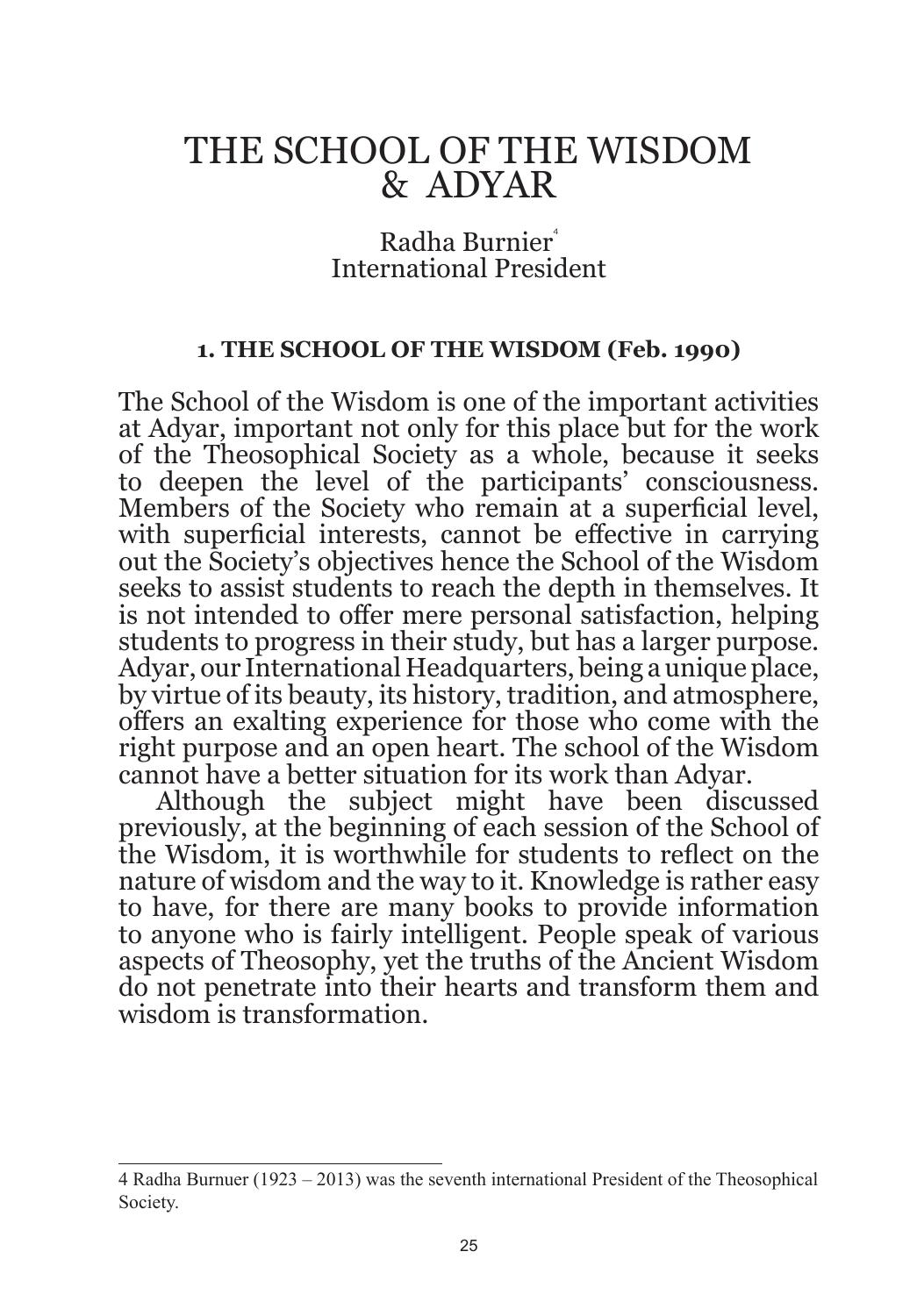Niels Böhr is reputed to have begun his lectures by saying to his students, 'Every sentence that I utter should be regarded by you not as an assertion, but as question.' For the spiritual aspirant too this is the way to proceed. When Madam Blavatsky started the Esoteric School of Theosophy, she told her students that they must not come to her to answer their questions. They were advised to find answers as far as possible for themselves before approaching her. This was also Krishnamurti's recommendation; he said that one who knows how to ask the right questions will find the answers for himself. To ask a sensible question, a question which has deep implications, one must have listened very carefully and then thought over the matter still more carefully. Indian tradition says that you cannot meditate without learning to listen, and to think deeply over what has been listened to. That thinking deeply implies questioning—Why is that so? What is the full meaning? What underlying aspect have I missed? Many such probings must take place. It is like digging a well, deeper and deeper, removing all that is irrelevant, all the useless stuff from the mind, till you come to the life-giving point, that state of clarity from which the right questions emanate and which releases the right answers.

The School of the Wisdom aims to create an atmosphere in which the student draws upon his own inner resources. Immense resources lie within each, his own consciousness being the bed of truth. But he must go deep enough into his own consciousness to reach the source of truth. The Director and the speakers are there only to help the student to draw upon himself, discover the meanings for himself. That is the basis of wisdom. Knowledge only amounts to remembering what has been said where, or putting information together and making a patchwork.

Knowledge can leave one stagnating, sterile, or even be productive of various forms of folly. But wisdom is synonymous to transformation.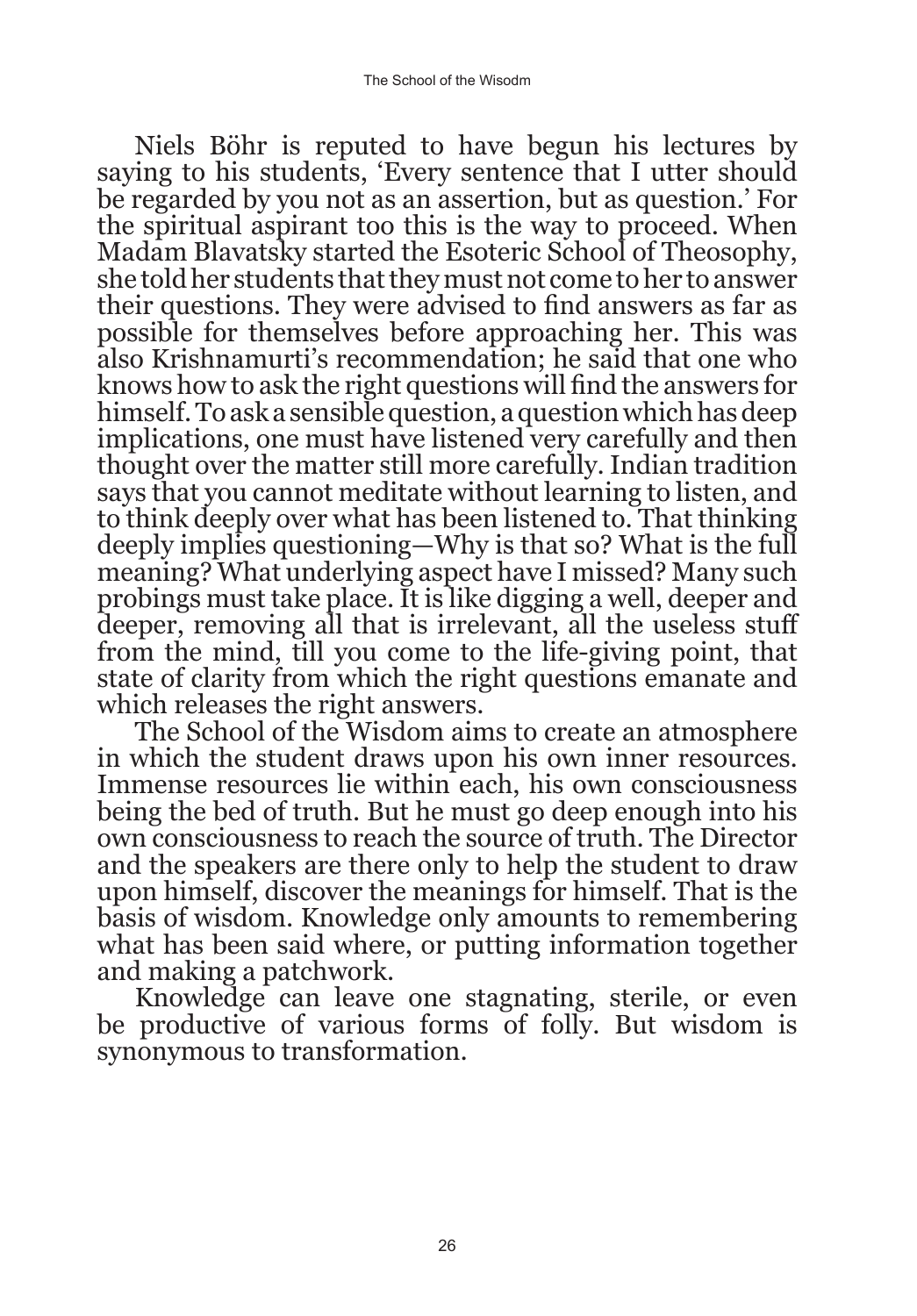The Bible says Wisdom is more precious than rubies.

Wisdom reacheth from one end of the world to the other; mightily and sweetly doth she order all things.

Wisdom is the rose of Sharon; and the life of the valley.

She is the mother of fair love; and of patience and perseverance, and of holy hope."

With wisdom, our whole life becomes different, we bring a healing, saving touch to everything we contact. The wise do not have to find disciples. Those who do, who make great efforts and advertise, in order to attract disciples are not wise. The wise are those to whom people come naturally, as bees come to honey. Wisdom is transformation into a realm of dignity, beauty and illumination, and it naturally draws others into its light.

Finding wisdom involves also harmony. The atmosphere of a place like Adyar, the beauty and peace of this *āśrama*, enhances and strengthens the harmony innate in the student. Harmony means not merely being comradely at the external level, but experiencing peace deep within. Madame Blavatsky says in *Practical Occultism*:

Unless the greatest harmony reigns among the learners, *no* success is possible!..... It is known that chelas otherwise promising and fit for the reception of truth, had to wait for years on account of their temper and the impossibility they felt to put themselves in *tune* with their companions.

Fellow students must be like the fingers of one hand, like the strings of a harp finely tuned together. This mutual harmony is a means to discover conjointly more than what each can discover individually. When a group of students are attuned to each other, the mind of each one widens itself, and the unified mind of the group is a purer channel for truth than the individual minds. So, aspirants to wisdom must endeavour to preserve harmony at all times with each other and with their surroundings.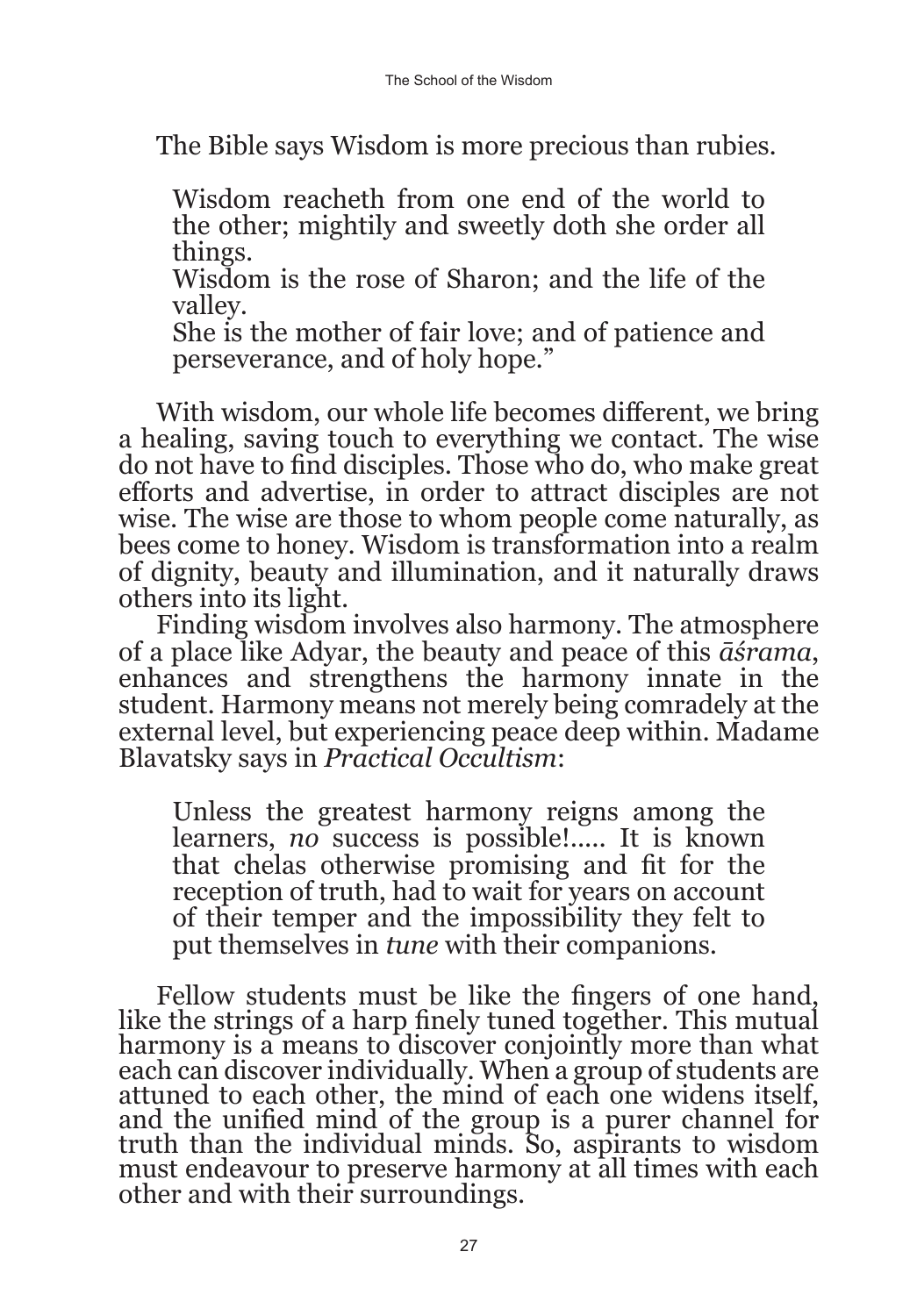*Experiences such as harmony and happiness, love and peach, are known at different levels. The realization in depth of harmony, peace and love is tantamount to discovery of the deeper nature in all people and things. Where there is a soul relationship, not a mind relationship, or a physical relationship, ether is a profound sense of harmony or śānti. A mother and a child sometimes know that kind of relationship by instinct. A mother's love has been much praised because of the element of unselfishness in it. She knows real concern even when the child does not feel it, for she contacts something of the soul of the child. Therefore she can gently overlook event he wrong the child might do to her. Soul relationship, that is not at the mental level, nor at the emotional level of attachment or sentimentality, must be what links students who learn and work together. In Eastern tradition, students of a spiritual teacher are said to be nearer to each other than blood-brothers or sisters. So, in the School of the Wisdom we grow in an atmosphere of listening, thinking deeply, questioning, bound by the law of harmony.* 

#### **02. THE SCHOOL OF THE WISDOM (Nov. 1991)**

The School of the Wisdom is one of the most important activities at our International Headquarters. For to be a real Theosophist, and not just a registered member of the Society, means engaging oneself in the quest for Wisdom. Wisdom is not found merely through words, concepts or much reading. Speaking about brotherhood and discussing it in intellectual terms is quite different from living it; only the latter leads to Wisdom. Wisdom implies many things such as not doing harm to any living creature, and being of active help to others in the best possible manner, not in a foolish way. Much is implied by brotherhood also. Sometimes we tend to take the first Object of the Theosophical Society casually, but actually it has a very profound meaning. It implies a great change of heart which makes all the difference between the wise person and an ordinary one. Wisdom enable one to practice brotherhood which springs from the realization of the indivisibility of life; while the serious effort to live brotherhood leads to Wisdom. The two are complementary aspects of Theosophical work.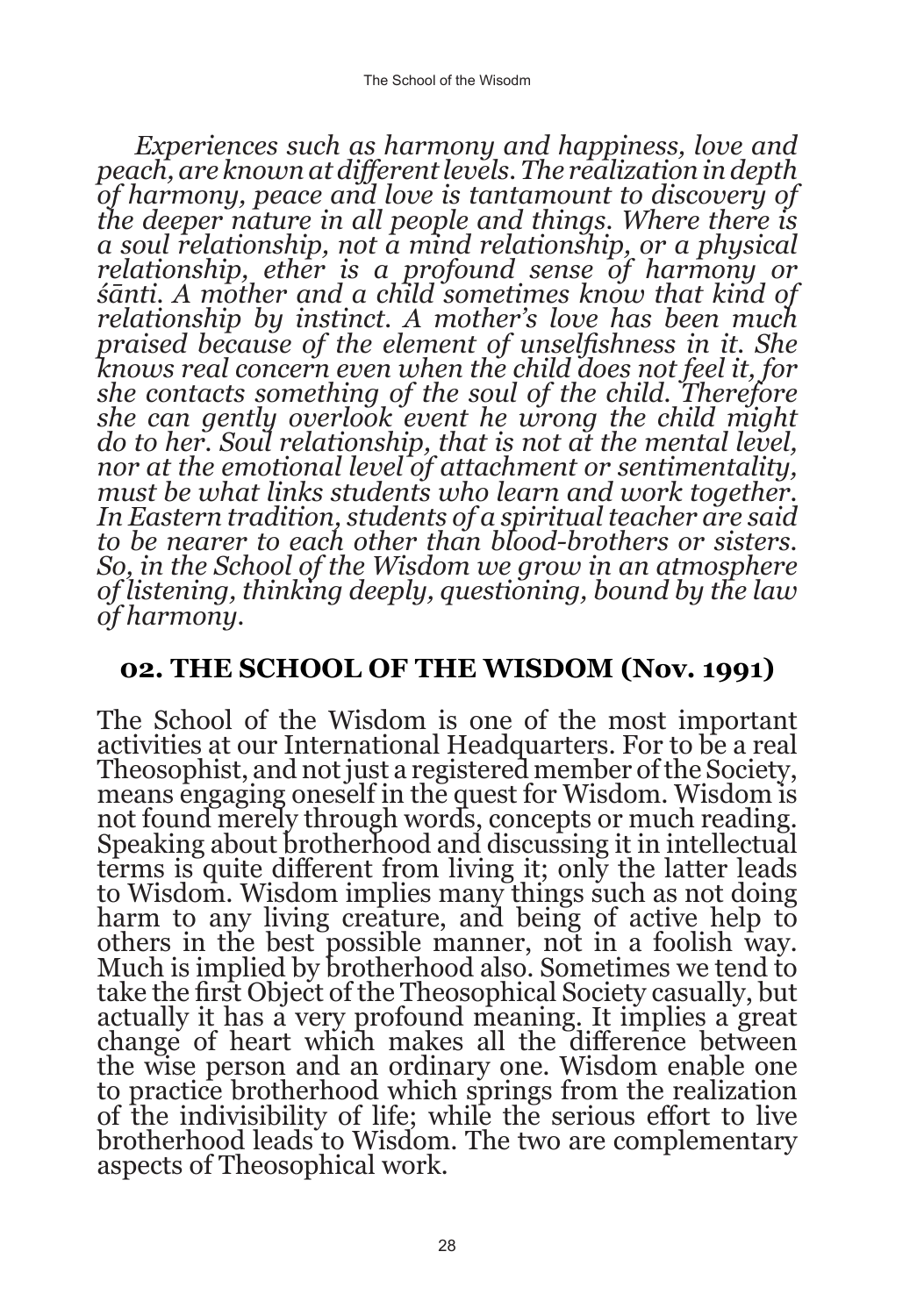The School of the Wisdom is important because it seeks to bring together people who care about Wisdom. Without it, imagining that one is working for the Theosophical Society is not meaningful. Such work lacks power. This is one of the weaknesses in lodges where brotherhood exists only as a superficial aim. On the other hand, in every lodge which is a vibrant centre of brotherhood, with members earnestly seeking truth, there is a dynamic power for the good. The classes of the School of the Wisdom are not meant merely to gather ideas, which can as well be done through books. In this School, students should not be just accumulating information or remembering what somebody else says. Noboby, not even the wisest of persons can instill Wisdom into another. All that he can do is to encourage others who are ready and eager to unearth the precious jewel of Wisdom by their own endeavour.

As we gain Wisdom, we create a different world. The word 'creativity' is commonly associated with the making of objects, producing music and so on. True creativity, however, is indescribable. Some philosophers have pointed out that beauty does not lie in form or words, but is a wordless awareness that is creative, and which may express itself in words, songs or just silence. That quality of consciousness is also the quality of Wisdom. It is this which can create a noble world, a world without strife and pain, a world of real harmony, one in which the true evolution of humanity will begin.

At the point where we are, it can hardly be said that human evolution has started, because the animal nature has not come to an end. Human activity is now largely animal nature instigated by an unenlightened mind. Human beings, except for those living in slums and on streets, do not have to 'preserve' themselves. Yet they are blindly driven by the urge to be better than others, get ahead, possess, fight and dominate. The world we know is predominated by animal activity mad worse by the human brain. Human evolution starts when we begin to realize that such blind, uncontrolled urges must not drive us; and this is the beginning of wisdom.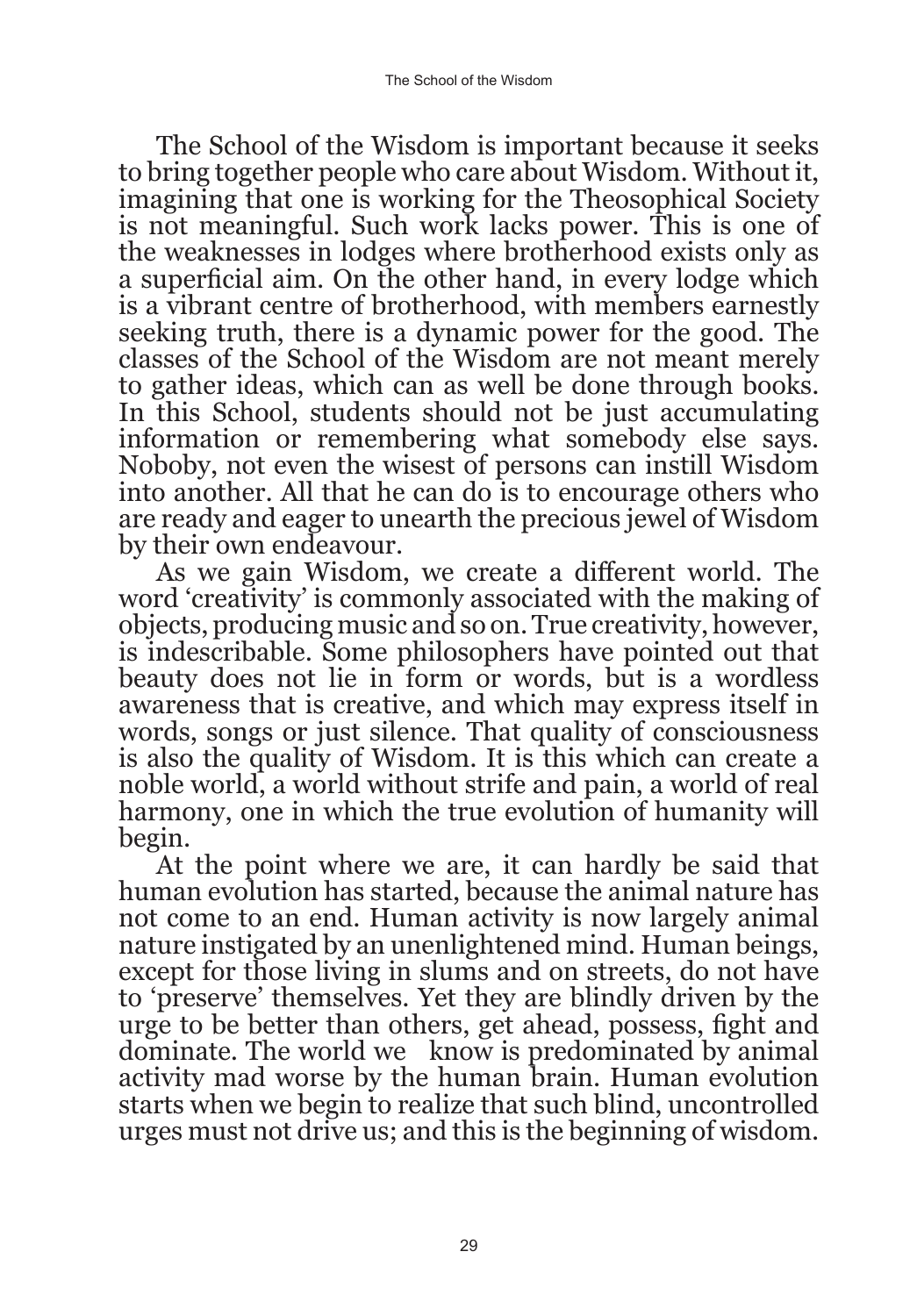Theosophy teaches how every ordinary human being can perfect himself and become free of passions and compulsions. Wisdom lies in proceeding in this direction, that is human evolution. Otherwise it is only mental evolution, a development of the thinking capacity which even animals have in a rudimentary form. If we do not explore all this, and let the truth saturate our consciousness, we remain with empty theory, and there is no change in us or society. Work in the School of the Wisdom must be 'path-breaking' for each student, opening up his mind to ever-widening vistas.

#### **03. THE SCHOOL OF THE WISDOM (June 2005)**

In 1922, a proposal was made to establish a School at Adyar whose progammes would attempt to develop a dynamic synthesis of all the aspects of philosophy, religion, science, literature and art. Annie Besant directed that the work should be based on the central principle that all human activity is an evolving expression of the One Life. Students coming from different countries were to have the opportunity to listen to experts on these subjects, study in the Adyar Library, contribute papers and take part in discussions. The school was called Brahamvidyā Āśrama, a name meaning practically the same as 'School of the Wisdom', with the word  $\overline{a}$  states as a rule would be resident at Adyar. It was opened in 1926 with the expectation that educated young men and women, eager for knowledge and prepared to lead a simple life, would come from all the Sections of the TS in the world. The programmes went on successfully for some time and then subsided.

successfully for some time and then subsided. In 1926 a report was also published in *The Theosophist* form the General Secretary of the German Section, Mr Axel von Fielitz-Coniar, about a School of the Wisdom conducted in Darmstadt, Germany, in 1921, in the presence of Rabindranath Tagore, and interpreted by Count Hermann Keyserling. It said that so great was the effect of the lectures that many who saw each other for the first time immediately discovered kinship of soul; and that it was impossible to realize what the School of the Wisdom signified for the spiritual life of Germany. Count Keyserling declared: 'I do no intent to educate a body of disciples for myself, but on the contrary, my desire is to train each one to be his own leader and guide.'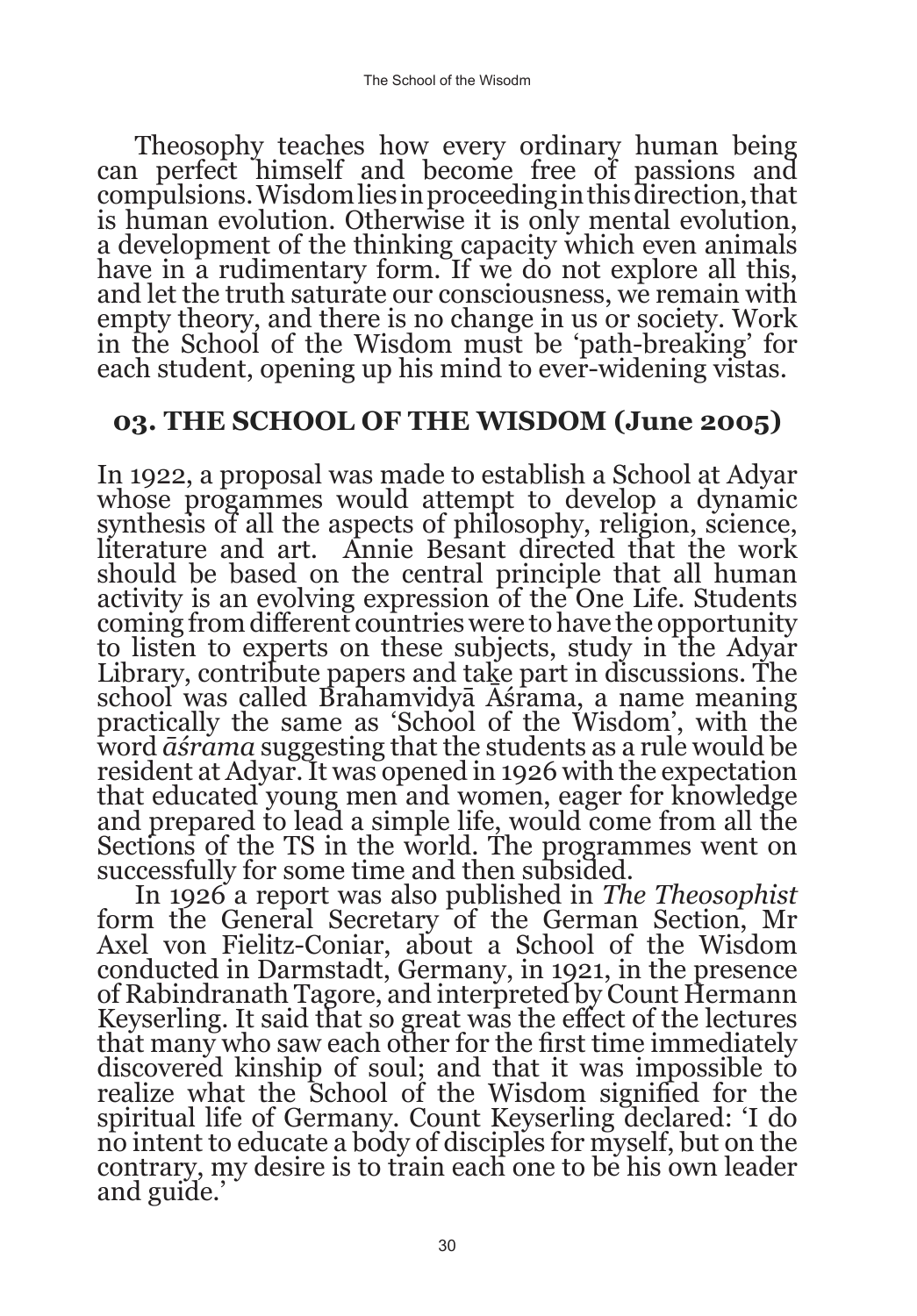Today's School of the Wisdom at Adyar succeeded the above0-mentioned efforts, and was resuscitated under the guidance of the then President of the TS, Mr C. Jinarājadāsa. The English nomenclature was preferred, but the aims and ideals were the same as before. When speaking on this subject of the School of 1926, Annie Besant made various points which are still relevant today. First of all, she clarified the purpose of the studies to be undertaken. What would the students be seeking? The answer is suggested by the name of the School itself. Wisdom comes to those who seek the Eternal and catch a glimpse of the Divine Plan, for it 'illuminates the whole field of the unfoldment of Divinity' through the processes of manifestation. As we are told in *At the Feet of the Master*: 'When once a man has seen that and really knows it, he cannot help working for it and making himself one with it, because it is so glorious, so beautiful.

In the light of the Eternal alone, seemingly unconnected<br>and fragmented phenomena and events can be truly understood. But as the Divine Plan cannot be analyzed and assessed by the finite mind, it has to break out of its own periphery. Dr Besant drew attention to the ancient teaching that all knowledge that can be taught is the lesser knowledge or *aparā vidyā,* learnt through the mediation of the mind and intellect. A teachere may have a role at this level. The higher knowledge or *parā vidyā* is the light that illuminates the lower field of knowledge. It cannot be taught and is acquired only when knowledge is wedded to the abandonment of separate self, implied in the virtue of devotion. Then the light radiates from within.

The student who aspires to Wisdom need to cultivate the talent to look from within, and not as an outsider. This means developing a higher faculty which sees from inside and is therefore called intuition, insight or *buddhi*. The ordinary mind looks from outside at the whole movement of life as 'objects', and hence lacks the understanding necessary for synthesis and reconciliation of apparently discordant elements in a Unity. Theosophy proclaims that the lifeforce works from within outwards, at the individual as well as higher levels. All outer action has its root in an inner condition. Studies in the School of the Wisdom should aim at stimulating the latent faculty of intuitive awareness than perceives the deep relationship of the inner with the outer, of the many with the One.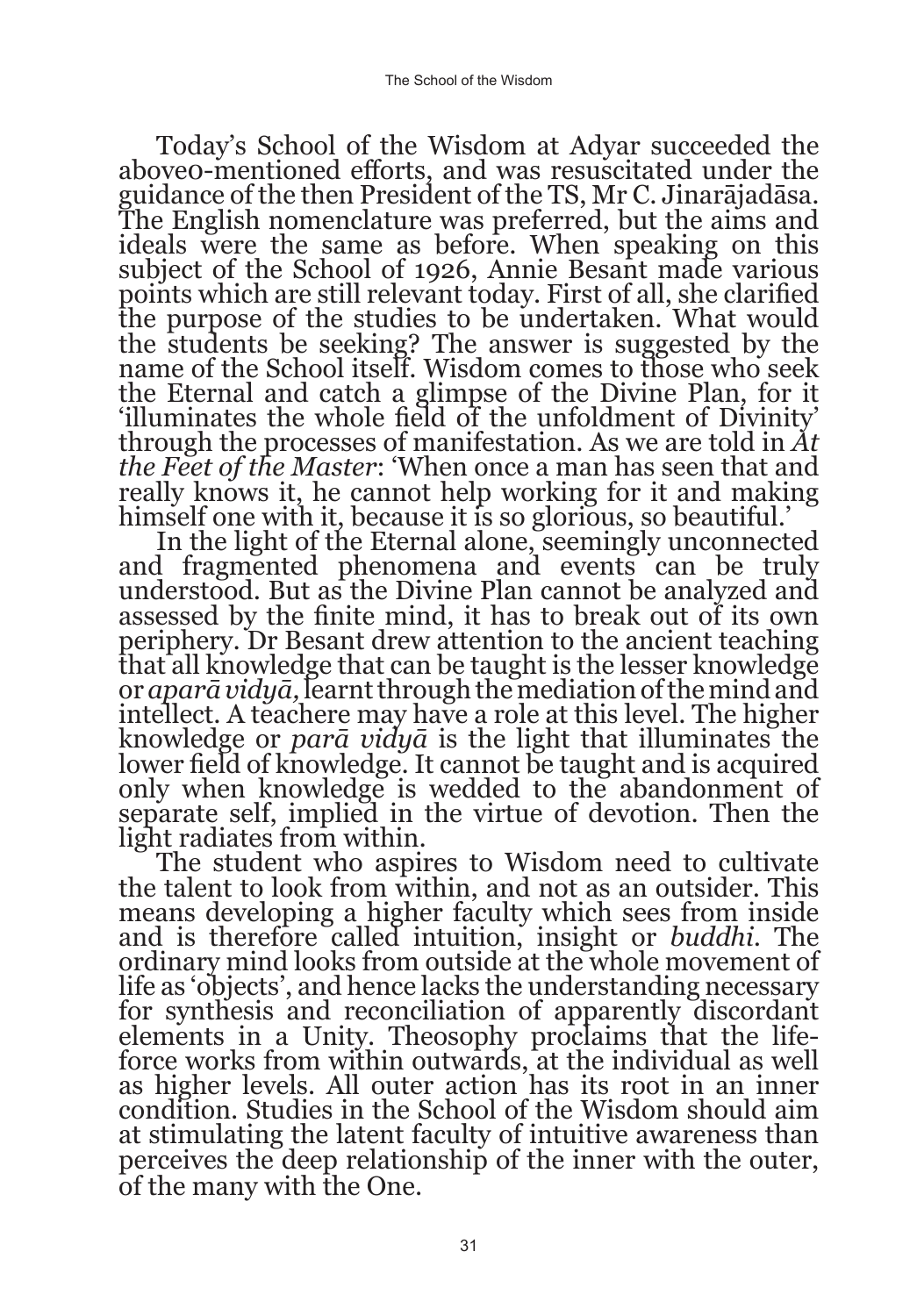The School of the Wisdom is meant to be a nursery from which generations of Theosophical communicators would arise, combining in themselves the best qualities of mind and heart. They would then gain the respect, or at least the attention, of the world. Such messengers, being endowed with an open mind, would refrain from any controversy, merely presenting what they understand as the basis for further discourse by intelligent men and women.

Students leaving the school were encouraged to form similar mini school in their own areas and even Lodges. Such an expansion has taken place to a certain extent. The European Federation conducts a School of the Wisdom in Holland, at the Theosophical Centre in Naarden. The West African Section has also been conducting a mini School of the Wisdom in Accra, Ghana. In Krotona, California and in the Springbrook Centre in Australia there are Schools of Theosophy, which is another word for Wisdom. Although geographically they may be remote from each other, their shared aims and approach to studies can integrate them in spirit. Stimulation of intuitive perception that relates the inner and the outer; a point of view embracing the happenings in the temporal world in a synthesis that draws sustenance from openness to the sphere of the Eternal; and communicating energy which blends knowledge with devotion and seeks not to raise controversy, but to engender enquiry and the capacity to find illumination from within *these are the shared aims.*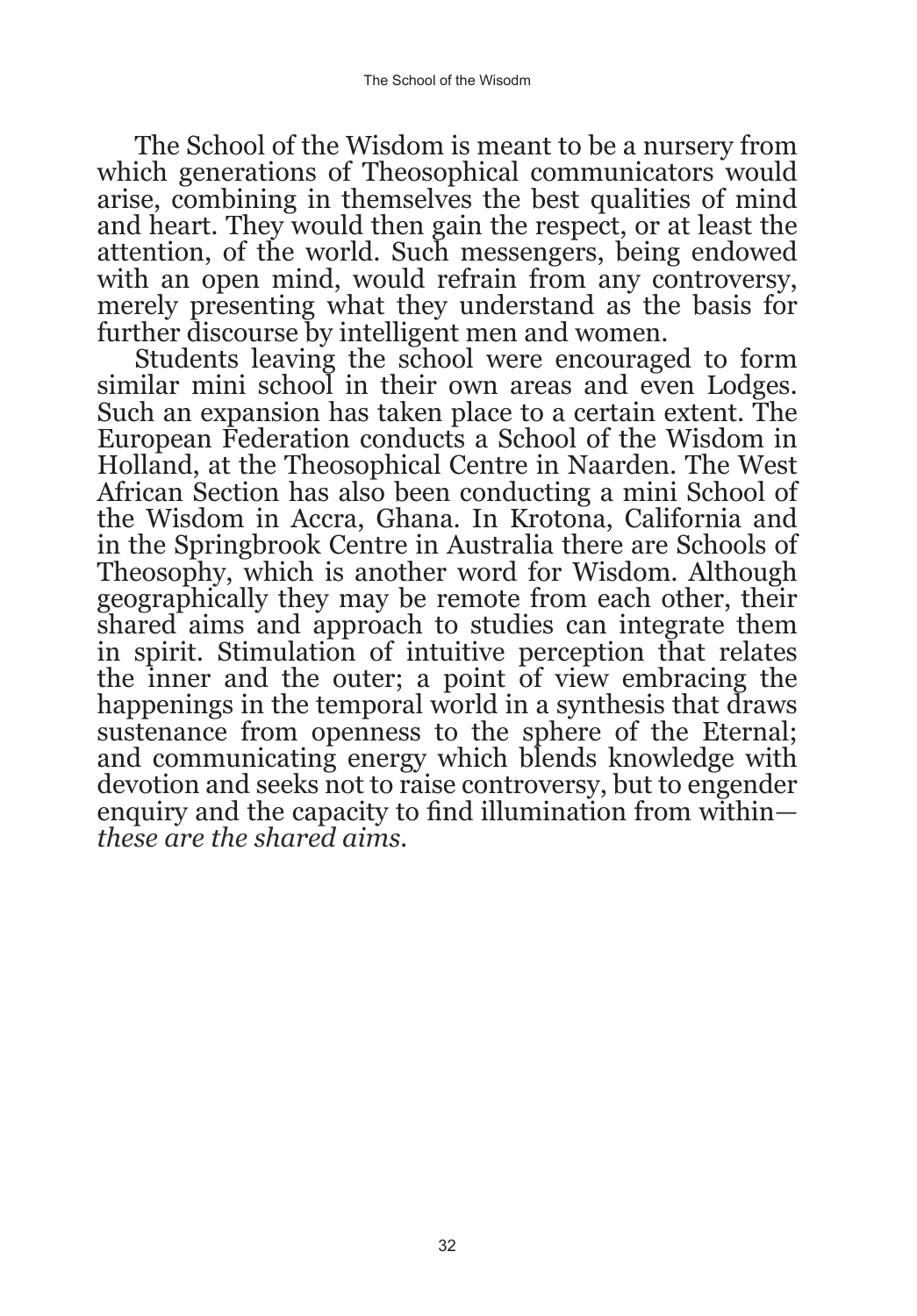### **04. OUR ADYAR ESTATE (Mar. 2002)**

The Paradise that H.P. Blavatsky and H.S. Olcott discovered and described when they came to Adyar was not then a part of the city of Madras (now called Chennai). The centre of Chennai, the crowded area which was named 'George Town' by the British, is about seven miles north of Adyar. In between, there was not too large a population and the town had the feel of a very spacious, pleasant village consisting of houses interspersed with open spaces, small lakes, groves of fruit trees and gardens, all of which lay north of the quiet Adyar River, opening out onto the Bay of Bengal in a large estuary. The Founders bought a property of about twentyseven acres on the southern bank of the Adyar Rive, with a wonderful view of the sea and estuary, over which sun and moon rose and set in splendor in the quiet of the morning and evening. There were no cars, telephones, electricity or other modern conveniences to attract people, create bustle, and make the human presence too insistent to let Paradise to remain pure.

*When Annie Besant became President after HSO in 1907, she acquired for the Society all the land east and south of the original estate that forms part of the present headquarters campus of Adyar, comprising the Banyan tree and other natural treasures. This extension gave the T.S. a seafront and the space to protect its calm atmosphere and magnetic quality from intrusion. Event today, enveloped by the growing metropolis that is Chennai, often scattered by traffic noise and the blare of loudspeakers, that Paradise is* 

*in reasonable possession of its inscrutable attractions.* The campus plays a vital role in maintaining the health and cultural heritage of Chennai citizens. It serves as a precious green lung of great environmental significance; its natural, shady wooded areas help to maintain and recharge the water table, which is at risk of being depleted by indiscriminate pumping and poor city planning. Atmospheric pollution outside our oasis has reached dangerous levels, and is converting charming old Madras into the poisonous likeness of many other uncontrollable urban accretions that are producing disastrous changes in temperature patterns and rainfall, and marring the beauty of the earth.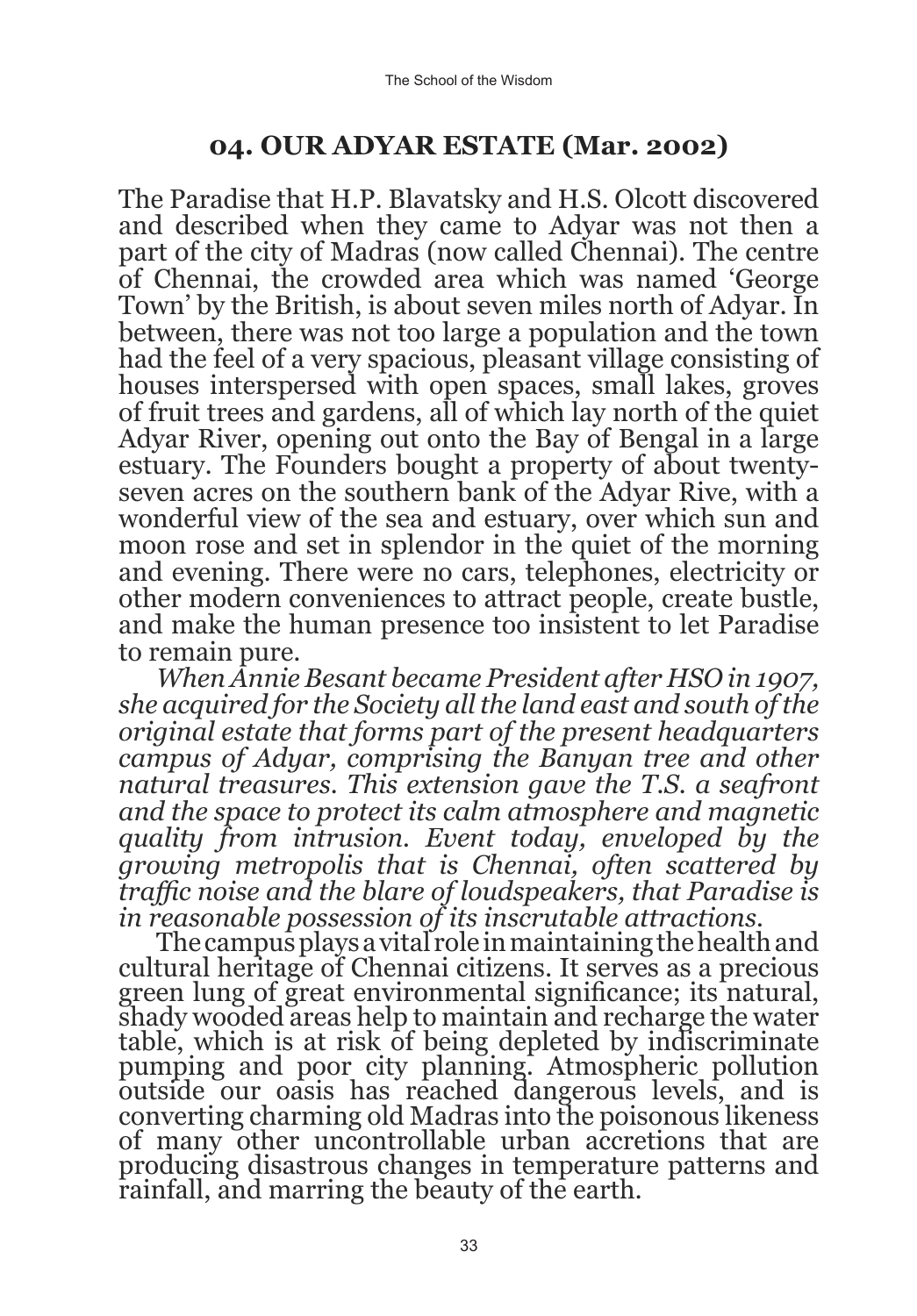Researchers have documented more than four hundred species of plants in our campus, including many exotic ones, as well a diversity of mammals, reptiles, birds and insects living in peace and harmony with the residents and members who come from all over the world to experience the sanctity of their headquarters. The compound is a haven for birds. About two hundred species have been sighted in and around the grounds, where they feed, nest or visit, if they happen to be migratory. Decades ago, the Adyar estuary and the islands adjacent to the T.S. estate were declared by the government to be a sanctuary where no trapping, snaring, shooting or even removal of eggs is permitted. The Government of Madras conferred on the T.S. the privilege of protecting animal life and around our estate from proachers and other ignorant, destructive groups such as gypsies. We are happy to fulfil this responsibility as far as possible, for it harmonizes with our philosophy of regarding all life as one, all equally sacred and worthy of reverence.

On the cover of The Theosophist, we have been displaying some of the exquisite plants and blossoms that beautify the campus. More recently, a few lovely birds, which contribute their own share of song, colour and charm to the estate, have been photographed and shown. These, we hope will give readers a taste of beauties at the physical level that reflect the spiritual effable of Nature, so palpable here, and of the Power sustaining Nature. Nature is said to be the garment of God, the outermost vesture of the Ineffable, which the Upanishad-s called 'That', and Krishnamurti named the 'Other'. When we turn to that, as the sunflower does to the rays of the sun, perchance illusions will begin to disperse and light will dawn in our hearts. Our Adyar estate has that peculiar uplifting atmosphere of a place to which thousands of people have been coming in a spirit of surrender and reverence.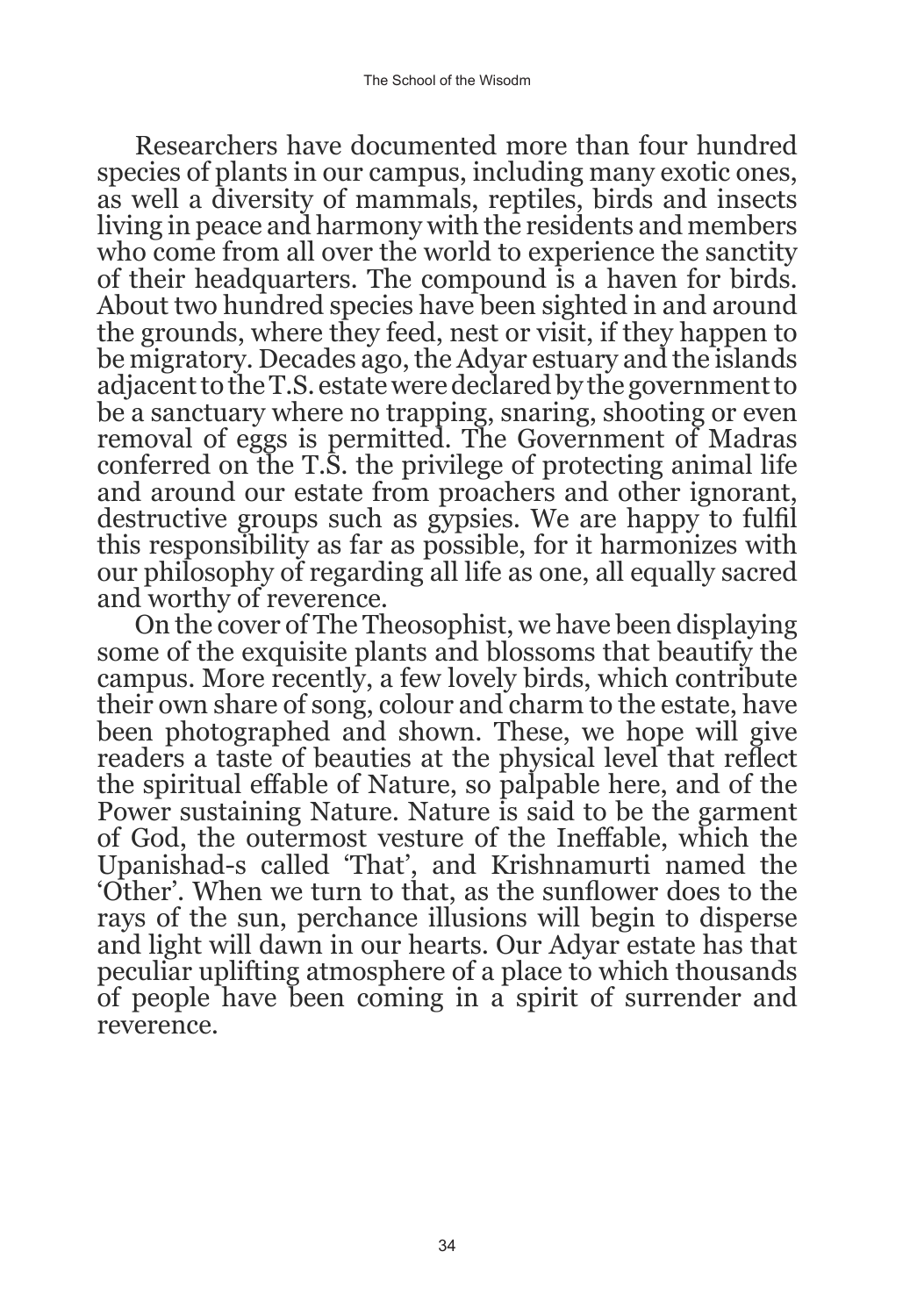### **05. CONVENTION AT ADYAR (Feb. 2005)**

International Conventions at Adyar have been historic events and were presided over in the early days by our President-Founder, Col. Olcott, and later on by succeeding Presidents. They continue to bring together a much larger number of members from all parts of the world than any other Congress or Convention to the Theosophical Society. In 1925 and 1975 the number exceeded 2,000.

*Members are drawn to Adyar for this event, year after year in many cases, even though they have to suffer the inconveniences of travel, of sharing rooms, queuing for meals and so on. The unique atmosphere pervading the beautiful campus of our International Headquarters is like a strong magnet whose power people feel, even if they themselves are unconscious of the nature of the attraction of the Adyar Convention. That attraction is not merely in the lectures and events, in the worldwide contacts made, in the beauty of the trees and shrubs; something intangible moves and uplifts the participants. A greater degree of understanding is experienced; and, as former President N. Sri Ram said: 'more of the essence of Theosophy' is realized, along with a deeper sense of universal brotherhood and commitment to altruistic living.* 

Writing hie diary in 1882, Col. Olcott said: 'We were driven to Adyar, and at the first glance knew that our future home was found.' Rapidly some alterations were made to the main building and HPB occupied the one large room on the first floor, next to which they often sat under the open terraced 'roof', as they called it, where fine breezes made even the summer seem pleasant to them. The Colonel eloquently expressed his feelings thus: 'I have visited many lands, but recall no more beautiful view than that upon which the eye rets from that terrace, whether by daylight, starlight, or moonlight.' The beauty of Adyar reveals itself now with changed aspect, but casts the same spell on members and visitors alike as when the Founders knew at first glance that this would be their home.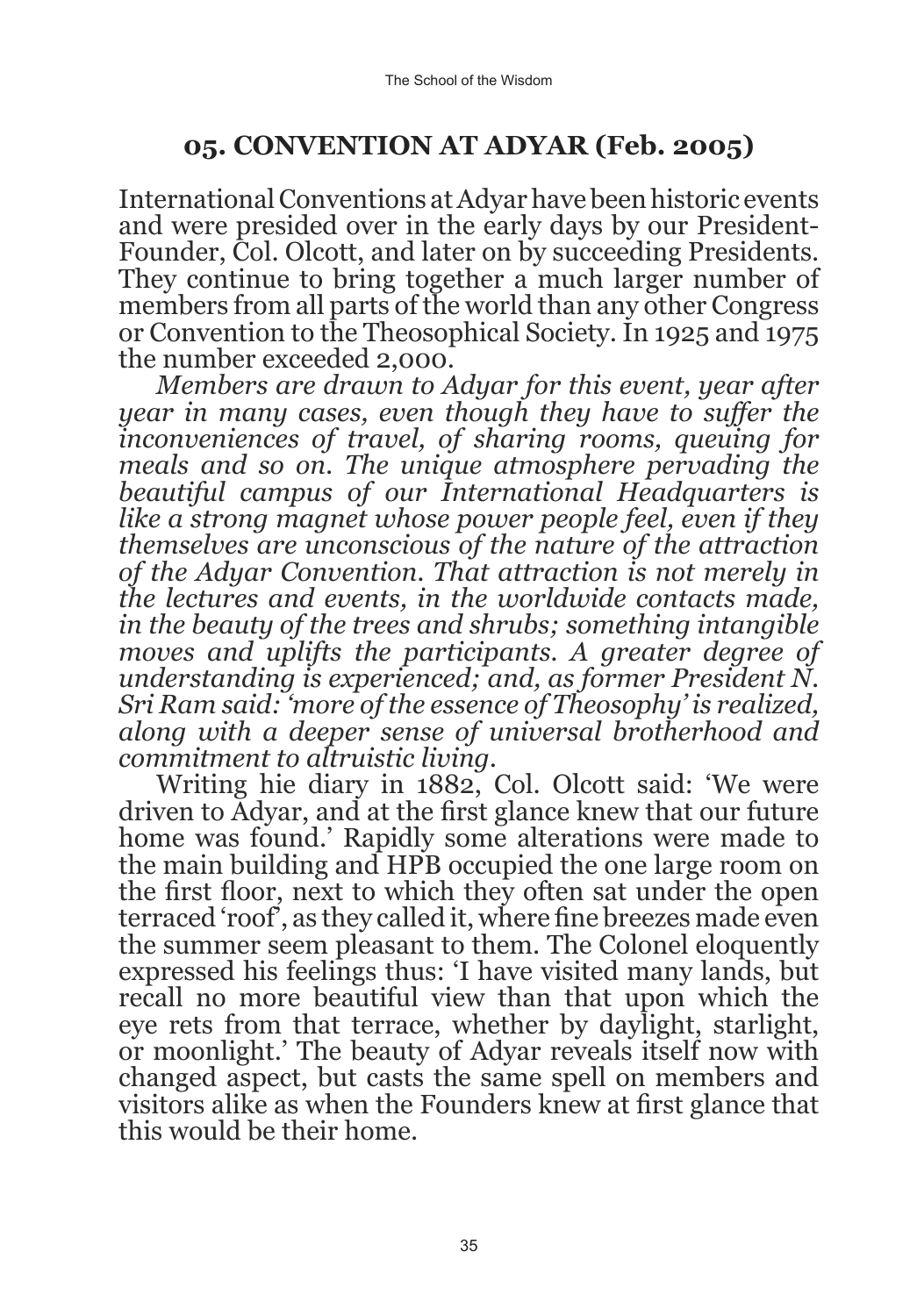In *Old Diary Leaves* and other accounts we read of occasions when the Mahatmas who were behind the founding of the Society blessed Adyar with their presence. Many dedicated members continue to find t hat they can think nobler thoughts and gain deeper insights at Adyar than elsewhere. Their love, devotion and spirit of sacrifice and service constantly strengthen the intangible atmosphere her, nourishing the spiritual instincts of those who are receptive.

This year's Convention began while the tsunami swept over the east coast of South India and the water flowed up the Adyar River, leaving debris but not destruction. Calm and peace reigned over our proceedings, even while plans were mead to give relief to the neighbouring communities. Several members voiced their feeling that our Adyar headquarters is protected and will remain safe, so long as the spirit of dedication to the promotion of universal brotherhood and a selfless quest for wisdom remain central to the live and work

of members.<br>The Lord Buddha's advice translated as 'Be a lamp unto yourself contains a Pāli word which could mean either lamp (*dipa*) or island (*dvipa*). In the latter case, the reference is to a deep inner stability, unshaken by outer events, metaphorically depicted as the condition of an island in the midst of the ocean. Spiritual consciousness is ever unshaken, because it is rooted in universally loving relationship with all; in fact, in the immortal element or *ātmā* within. Then the mind is undisturbed by pulls of worldliness or the impact of outer 'calamities'. Such an island in the midst of fluctuations waters of the lamp that never flickers are symbols of the 'mind beyond mint' which knows that the phenomenal world and its happenings are only as real as shadows. Members who come to the Adyar Convention receive at times a touch of this inner sense of peace and security, and experience the

Each time the consciousness reaches a higher level of peace, goodness and harmony, some transformation takes place which the individual may be aware of or not. The consciousness begins to respond to finer vibrations, offering no resistance, until at last the cruder vibrations cannot enter it any longer. As an ancient Sanskrit verse says: He who contacts the Divine becomes purer within and without whatever his present condition may be.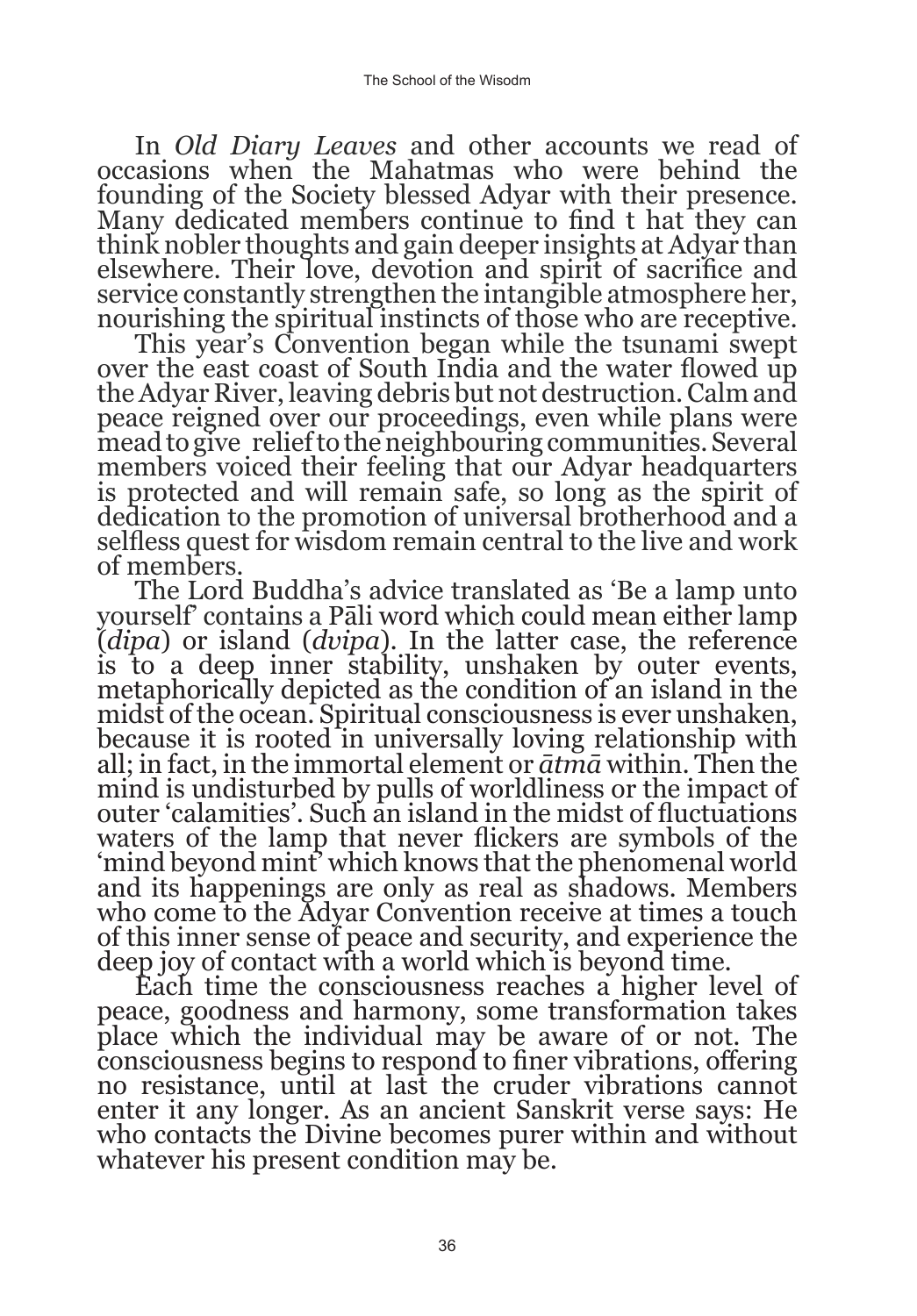### **06.THE CONVENTION SPIRIT (June 1985)**

The following words were spoken at the end of the international Convention (31 December 1984):

I formally close our Convention this morning but in spirit we shall only adjourn it, signifying thereby that we should carry with us all times a gift which will be of benefit, not only to us, but to everyone with whom we come into contact until we meet again. A line of a hymn says: 'God be with you till we meet again.' 'God' is that which is supremely good, blessed and beneficent; may that indeed be with us till we meet again. If it does, we shall have profited immensely by being at this Convention, and we shall make our work for the Society, wherever we are, into an ennobling activity.

Life is varied and full change. A tree grows form a single seed and multiplies into many branches and countless leaves. But it is one tree, from root to crown. Its branching out does not separate it into parts and the same sap runs through every part.

Even so, the sap of life flows through all living things, nourishing them and uniting them all into a whole. He who realizes this is imbued with a spirit of respect and sympathy which is not exclusive to particular persons. His respect radiates out to everything*—to human beings, to every form of life, to the very earth and air around him. It is then that he speaks a universal language and communicates with all people even though he may not speak to them in the words of their language. Heart to heart, mind to mind, and being to being there is communion when there is respect in his mind and heart. This is the essence of Theosophy.*

In the well-known Buddhist prayer, there are the words dhamma, saranam gacchāmi. The word *dharma* or *dhamma* refers, among other things, to the 'Good Law' which invisibly binds together all that exists. At the deeper level everything is untied; at the outer level there is the appearance of separateness. When the apparently separate is seen to be rooted in the One, the Law is understood. Those who become aware of that Law and take refuge in it cannot help being filled to overflowing with sympathy and respect.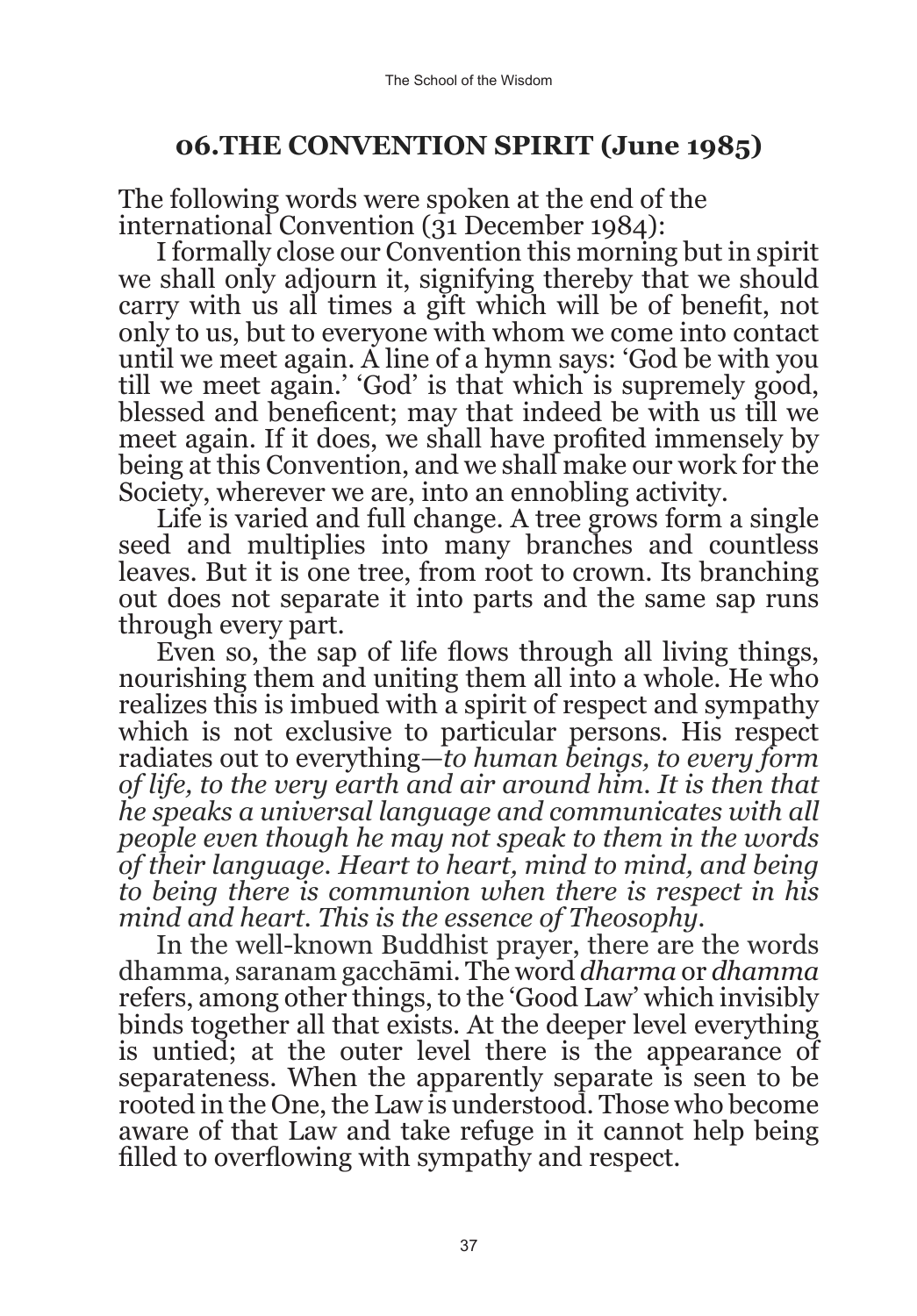There are many forms of learning: some, pertaining *only* to the brain, make a person cold and sterile. But he who learns the truth of the universe is filled with radiance; his life is giving, not seizing and possessing.

He who gives, receives best; he who asks for little, gains most. This is true even in a worldly sense. There are persons who try to gain respect by demanding that other people should behave towards them in a particular way. But those who earn real respect are not those who demand, but those who are happy and good in themselves and who do not need to ask from outside. Our former President, N. Sri Ram, was universally loved, not because he thought highly of himself but because he embodied the spirit of humility and selfeffacing wisdom. Respect came to him because he did not ask for it. Every person can receive much, provided he learns not to be insistent, aggressive or demanding, but loving, sympathetic and considerate of others.

A Convention is often physically inconvenient: rooms and bathrooms have to be shared, there is noise, and one is served food to which one is not accustomed, but what does it matter? Can we not forget for a little while at least the discomforts and be at peace, receptive and considerate of other and of the work as a whole? This is a valuable kind of training. Life offers many such opportunities for learning to 'knock off excrescences' and to give up the desire for comfort, self-importance and self-opinionatedness, and experience a new quality of mind.

To be Theosophical means to act in accordance with the great Law by which everything is related inextricably, intrinsically, to everything else. Without learning this, how can anyone teach Theosophy? We come to the Convention to learn and that learning must not end. The spirit of the Convention goes on, its inspiration remains, teaching all of us to live in a different way and help to create a new world.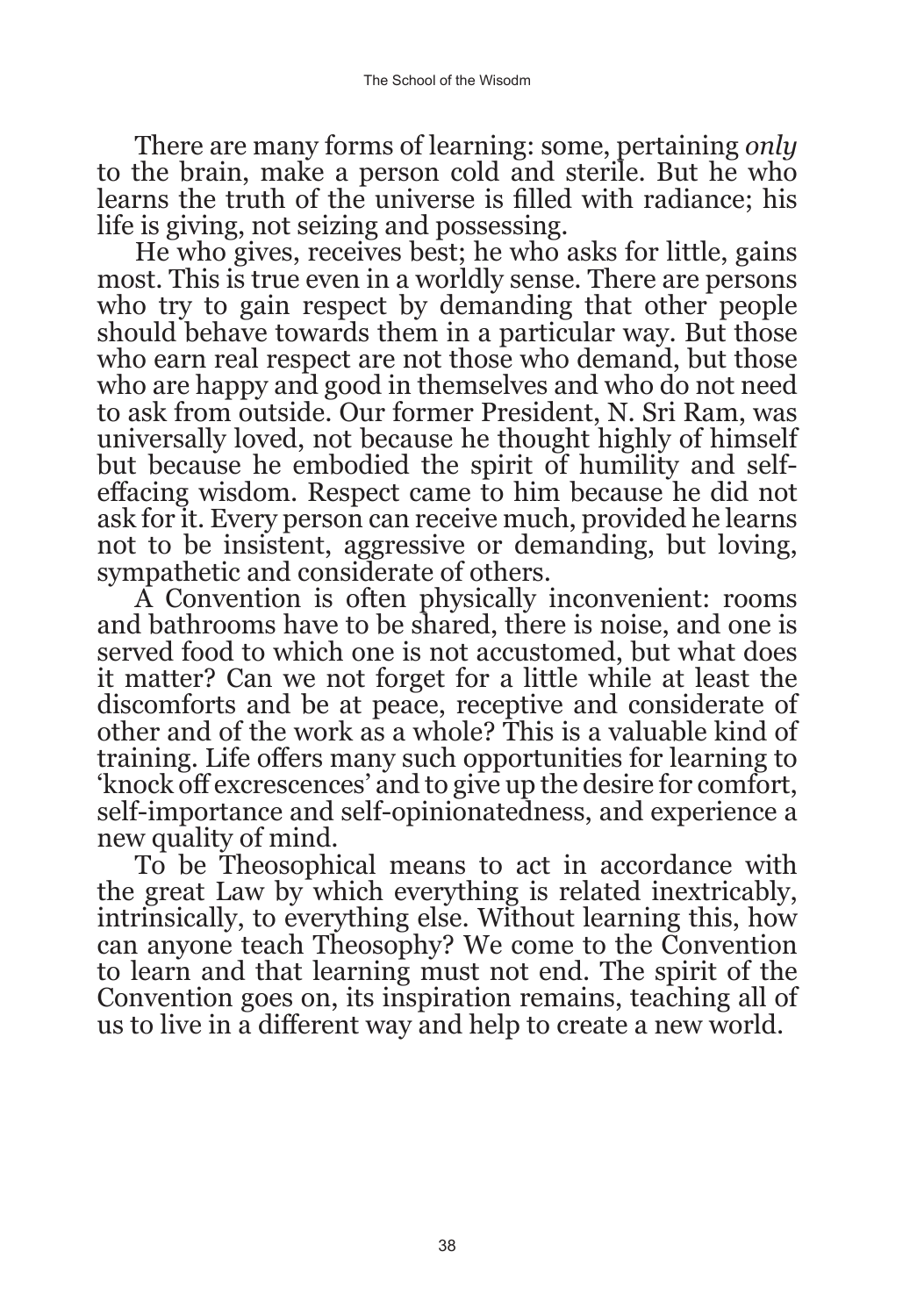#### **07.THE HEADQUARTERS OF THE TS AT ADYAR (Dec. 1982)**

The headquarters of the Theosophical Society at Adyar has been and is many things to many people. It is a place of peace; a sacred centre to shelter those who are making the pilgrimage to the 'sanctuary' within their own hearts; it is a living symbol of friendship transcending the barriers created by the mind; it is a garden and a hermitage where nature unveils secrets to those who are sensitive; a meeting ground for students of philosophy and religious lore; a paradise for children who are growing up; and much besides. Colonel Olcott wrote about Adyar in his diary, 'No large Society' could ask for a better executive headquarters than ours………. When HPB and I first saw it, it filled her with enthusiasm and her love of it endured to the last.'<br>The love poured into it by generations of members, and

the work which has been done within its boundaries have endowed it with a quality of beauty and a power to uplift which thousands of visitors and even casual passers-by have felt. Nearly a century ago, HSO wrote that Adyar had become 'a strong nucleus of the noble aspirations of the Founders of the Society and their working colleagues'. Today, that nucleus of aspirations is stronger and larger, radiating with what the worldwide membership of the Society has given to it for a hundred years.

Adyar is primarily a place of work. Its tranquil atmosphere is 'maddening to one whose nerves have been always jangling in the hurly-burly of a western city', to quote Colonel Olcott again. But under this serene exterior, the work flows on like the strong currents of a river whose surface appears still.

To the materialistically conditioned mind, work is synonymous with outer bustle, the organizing of events, the splash of publicity and the moving about of people. Form the Theosophical point of view, work implies freeing the mind of obscurities and lifting it into a state of moral awareness and spiritual insight. Quiet moments of introspection and thoughtfulness by seashore or river bank, in the library or in a study session, may achieve more than the more spectacular forms of activity which easily attract attention but do not bring about a change in the condition of the human mind.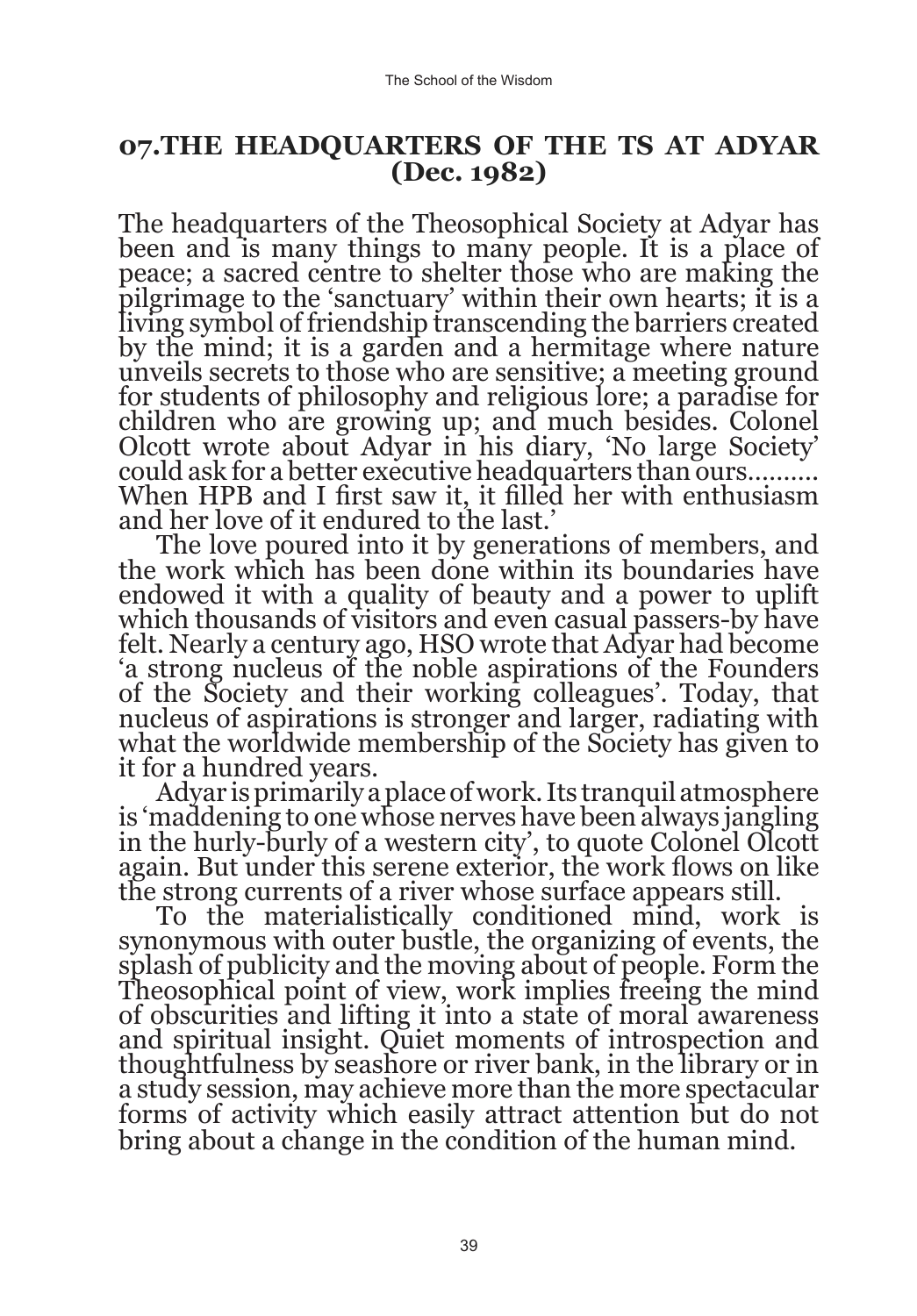Adyar's function is naturally closely connected with the fundamental aim of the Theosophical Society, which is to bring about the spiritual regeneration of man. The immense problems of human relationship and human society have their origin in man's mind which is a battleground full of contradictions that are generally ignored or concealed. The Theosophical Society seeks to bring about a radical change in human society and to establish relationships of harmony and understanding instead of strife and suspicion. This can only be done if people begin to see honestly what is happening with their own minds and how the mind's condition is

reflected in outer events and tensions.<br>The work of the Theosophical Society therefore involves a way of life which leads to self-knowledge, and knowledge of the laws of being. Only when man begins to act, think, feel and 'be' in accordance with the unchanging and unchangeable laws which pervade and regulate all things in the visible as well as the invisible worlds, does his psyche permit spiritual energy to flow through from hidden depths. Both individual regeneration and the reordering of human society in such a way that harmony, freedom and creativity flourish, depend on discovering the right way of living.

The ancient  $\bar{a}$ *srama-s* were generally guided by holy and wise men whose presence and influence, and not merely their teachings, brought the conviction that is is possible to live differently. The function of Adyar is to foster such a way of living.

The current of worldliness is generally so strong everywhere that in most people's minds there is an underlying doubt. On the one hand, they accept that a change in attitudes, thinking and relationships is necessary in order to create a peaceful and happy world; on the other hand there is the feeling that selfishness is necessary for security and that without ambition and the adoption of worldly norms and patterns one will be submerged in the struggle to forge ahead. Most people can think of no energy other than ambition to spur to activity and even to routine living.<br>The age-long conditioning (samskara) out of which thought emanates equates ambition, mild of aggressive, with living and progressing. Selfishness (for ambition is essentially selfish) is the background philosophy of average human beings who are on the whole decent and kind, and even of those who are trying to live a spiritual life. *Light on the Path*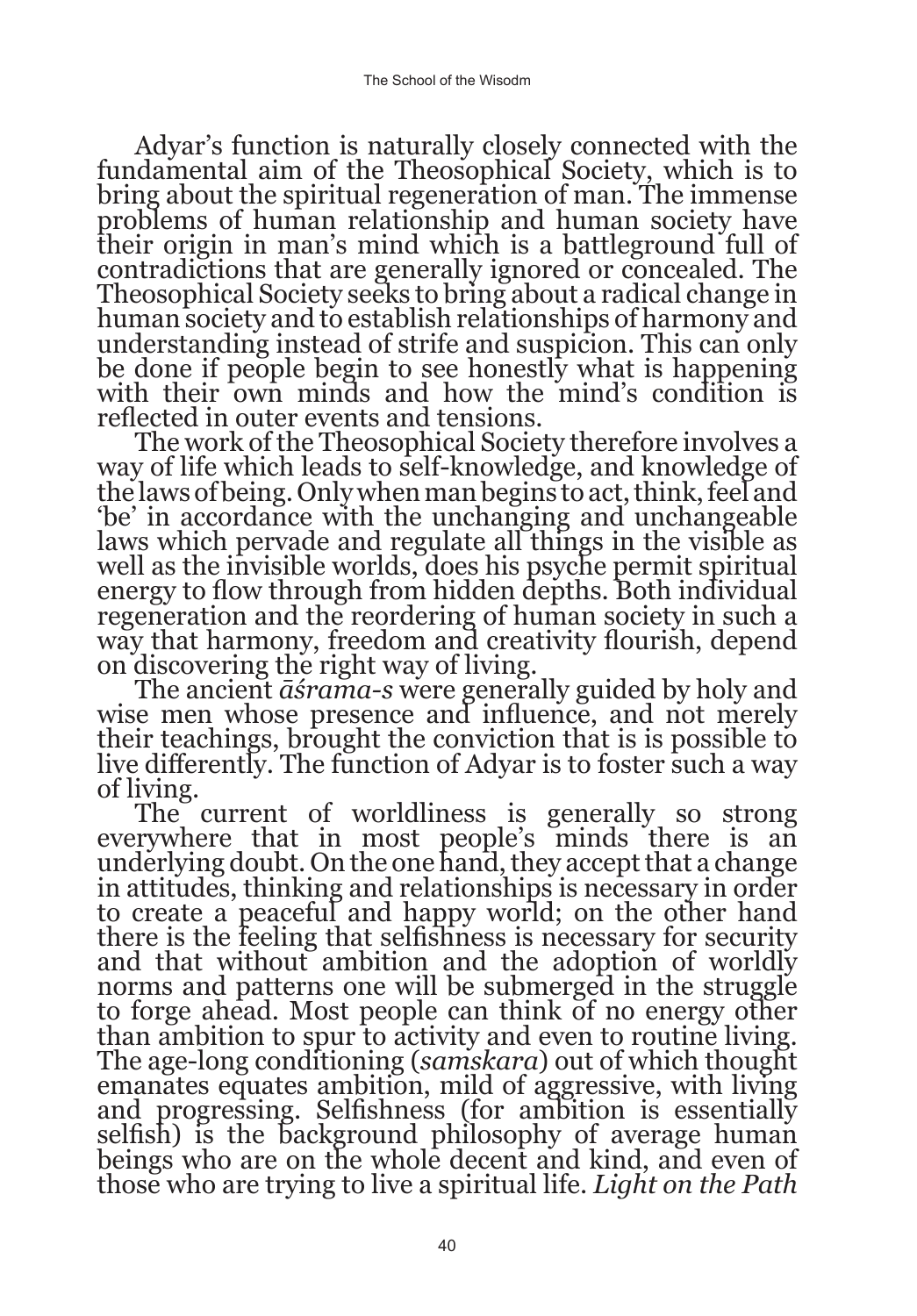points out that such traits as ambition can 'pass through a subtle transformation and reappear with changed aspect in the heart of the disciple'. This background of selfishness and ambition is not eradicated as long as doubt lingers over whether there is a future for oneself without it, and the fear that all energy will ebb away along with its disappearance.

Adyar has proved to be a true  $\overline{a}$ *srama*, for within it there has always existed the presence, example and instruction to dissipate doubt and fear. Its atmosphere gives stability to those inner movements in the individual which take him nearer to the realization of peace and freedom. There is something in the atmosphere of the eternal in its tranquility. Here, it is easier than in most other places to understand what it means to live at levels of thought which wipe away selfish impulses and personal ambitions.

Adyar's function as the world headquarters of the Theosophical Society is inextricably linked with its role as a centre for spiritual living. Just as words spoken and lectures given by one lacking in sincerity and depth fall flat and fail to move, so the impetus and inspiration which go out from the Society's headquarters would diminish if the centre were not charged with inner energy. Adyar is meant to be not merely an administrative complex, but the magnetic and vital heart of the Society, continually purifying and replenishing the

Adyar's work is accomplished not merely by the few who have the great privilege of living there, for shorter or longer periods, but by all members of the Society who have Adyar in their hearts and realize its role. For a hundred years, it has been cherished and supported by a vast number of members who have never seen it physically, but who know it and are part of it inwardly. This is as it should be, for it augurs an era when men and women in far distant places, having never met and seen each other will yet be united in heart and mind by shared interests and a common cause. Such an inward unity will overcome all seeming obstacles in relationship and be a strong foundation for the federation of the world of which Tennyson sang.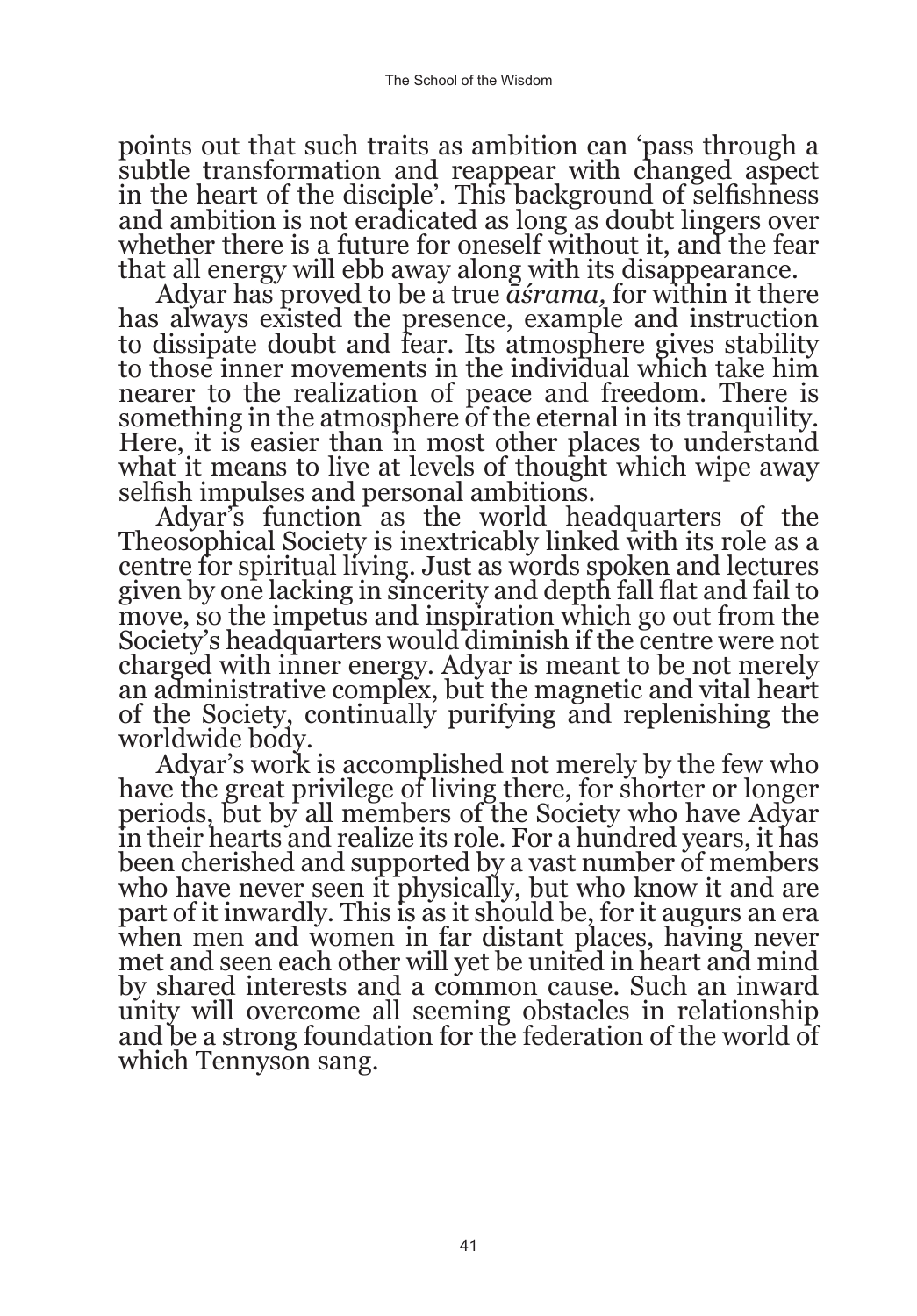It is comparatively easy for people to be joined in a fellowship with restricted or sectarian objectives. The attachment to national, racial, religious and communal interests can be overridden by the passion for a cause which is equally harmful, because it is divisive. The appeal of the Theosophical Society and its spiritual heart lies in the fact that they pioneer the effacement of egoism and the unification of men and women in the unbreakable and constructive bonds of a divisionless universality.

#### **08.ADYAR CENTENARY (Feb 1982)**

We are at the beginning of the year 1982, when members all over the world will be thinking about Adyar because it is the hundredth anniversary of the Headquarters in this spot. The Convention at the end of the year will be a large one, since many more members from overseas are planning to come.

In his *Old Diary Leaves*, Colonel Olcott tells us how he had looked for a permanent Headquarters in a number of places. Many properties were shown to him and to HPB*—large bungalows set in beautiful surroundings—but perhaps the psychic atmosphere was not right in any of them. At last they came to Madras and someone spoke about Huddleston Gardens, as this place was called in those days. They came to see it and 'at a single glance', to use his own words, 'we knew that our future home was found'.* 

Unfortunately, a certain number of people outside India—and perhaps within India also—talk loosely about the Headquarters being established somewhere else. The fact that there has been a strike, or because there were some financial difficulties three or four years ago, is not a sufficient reason to think of moving. The earliest labour trouble here was in 1931, when Annie Besant was President, but there was never any thought then of abandoning Adyar. Adyar has had its share of ups and downs. In the early days when HPB was still here there were many storms including the treacherous Coulomb affair which brought calumny against HPB and the Society everywhere. There is no place on earth where there are no difficulties. Indeed, whenever a place becomes a focus for spiritual influences, counter-forces are likely to be set up.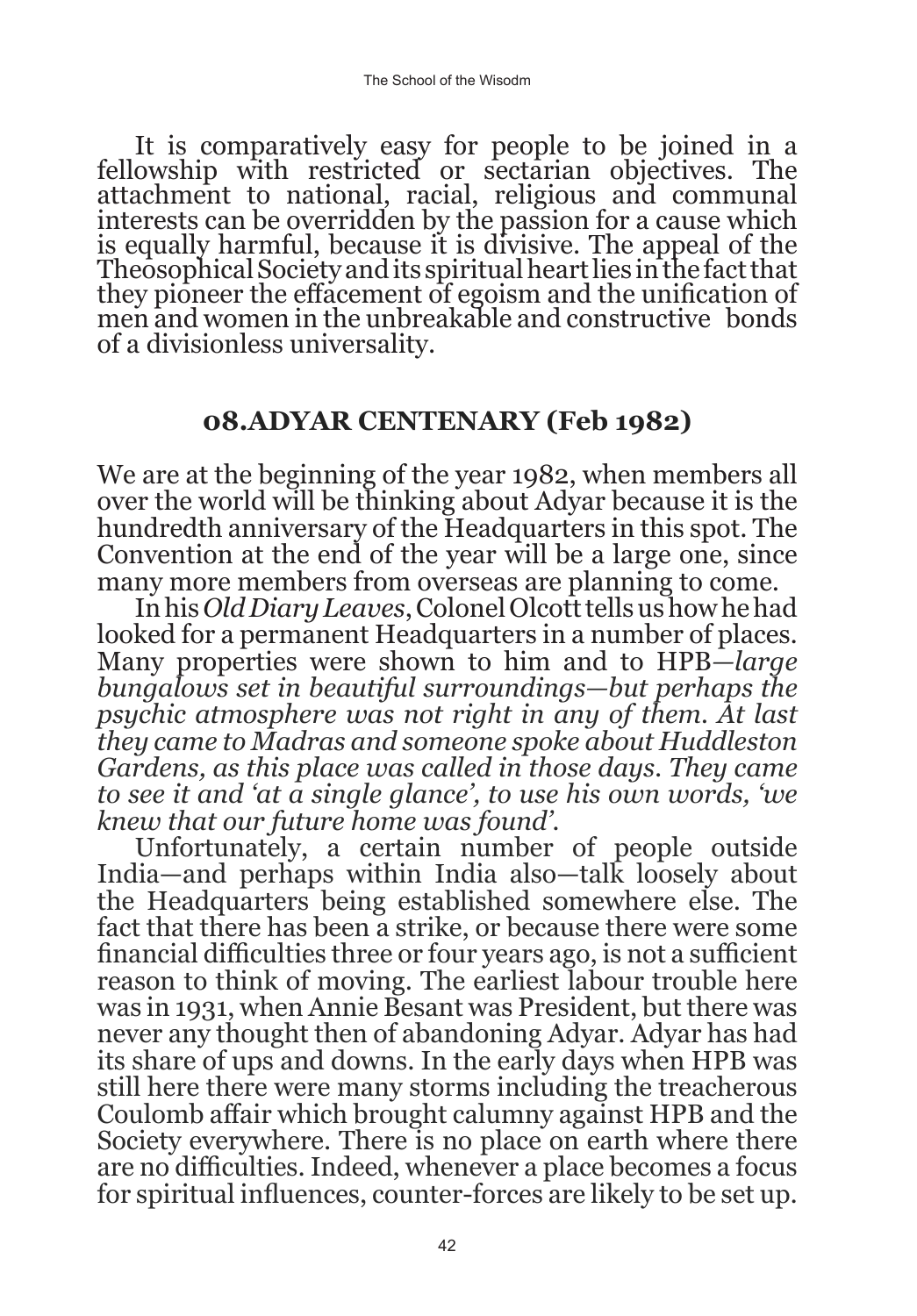This is the normal order of things. The existence of obstacles is not a reason for abandoning the work, nor the place in which it is carried out. So, it is only from a very superficial viewpoint that some say: there are problems in Adyar, or in the country—and which country does not have problems? and therefore it is the end of the Headquarters there.

First of all, I do not think it is practical to move the Headquarters elsewhere. But that is a minor reason. The real reason is contained in the words of Colonel Olcott. He was a great traveller. He visited beautiful places in America, Europe and Japan, but he said there was not a single place like this one. Perhaps it is still true. No *āśrama,* I think, can compare with Adyar for its spiritual influences. It is a sacred place hallowed by the lives and labours of numerous dedicated workers. Reading the history of the Theosophical Society, which in the earliest years was confined almost entirely to India and centred around Adyar, we cannot fail to be deeply moved by the events which took place here. Adyar is still the same spiritual centre that it was then, and still stands for the same principles and ideals. For Adyar is not just the Headquarters of the Theosophical Society. There is a board outside Dr Besant's room on which is written, 'Work for Adyar, the Masters' Home.' 'The Masters' Home does not mean something material. It means that Adyar must be a home for Their influence, from which Their radiance may spread out.

Adyar is no ordinary community in which people may cooperate*—or not—for a variety of ulterior purposes. Those who live in a place like Adyar, if they really want to make it and maintain it as it should be, should have a spirit of giving, of contributing to its inner spiritual wealth rather than of receiving advantages for themselves. Every person must be there to give something of himself.* 

Beauty is one of the qualities which every *āśrama* should have*—the beauty of buildings no less than of nature. We must not be satisfied with the merely passable. Everything must be of the best—not luxurious, but the best, the most beautiful. If this is indeed the Masters' Home, should it not always be like this?*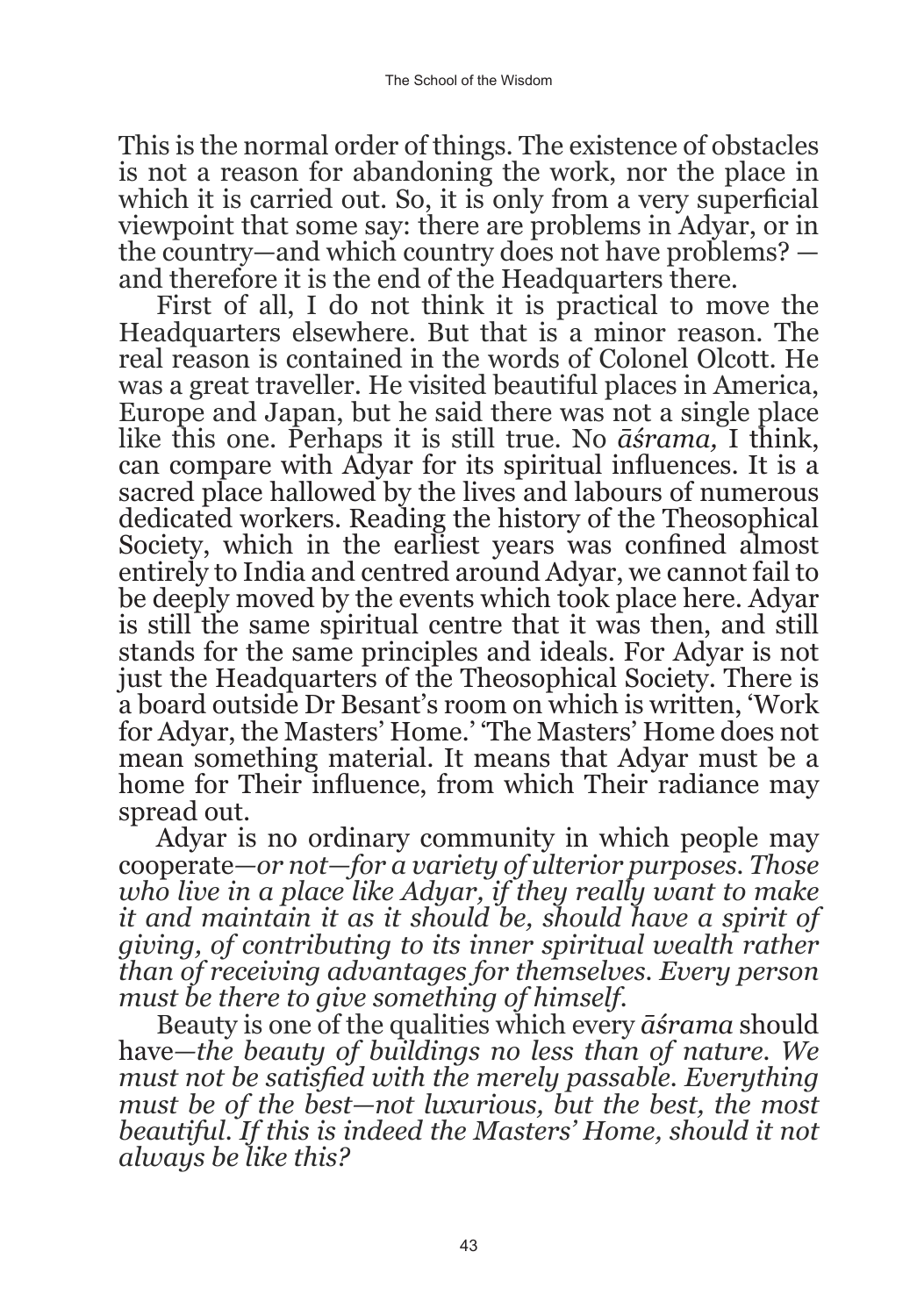There is a statement in the Mahatma Letters to the effect that the higher influences can be channeled only through the unruffled mind. If Adyar is to be a channel of spiritual influences, those who live there must bring about a condition of peach by living peaceful lives, which is not, one might add, the same as leading dull lives.

An *āśrama* is a place of learning. In the old days in India disciples gathered around a holy person. We do not have to do that; rather we gather around a spiritual guidance, a way, a teaching, which is perhaps better than gathering around a personality.

If there is the right state within ourselves, then we can really benefit form being in an *āśrama* like this and, in turn, add to it our own strength. The peace that we experience in an *āśrama* is neither placid nor dull. Peace is not inconsistent with eagerness of intellect. So an *āśrama,* as I said, is also a place of learning; and learning requires receptivity, an alert intellect, an eagerness to find the truth. Thus, if we are concerned that Adyar should continue to be a real centre of spirituality, we must bring to it that spirit of enquiry, that concern with truth which reaches out to discover the deeper meaning of Life. I hope that our Centre of Studies will grow into a special centre of learning for the sake of those who are eager students and seekers. But this spirit of eagerness is not for the classroom alone. Not only should each one have the leisure necessary for study and meditation, for sitting quietly under a tree or by the sea and becoming inwardly aware, but each one of us should pull his weight in the work assigned to him.

India, like the rest of the world, has been invaded by 'modern knowledge'. Modern knowledge has achieved wonderful things in the eradication of disease; in making life easier. But this knowledge is outward turned, for the mind always externalizes questions. If Adyar is to be a centre of regeneration, then all of us who work here must unfold our capacity for action from our inner being. That means we must learn to go deeply within. That is part of the life of an Āśrama; enquiry with the intellect must be balanced with going inwards for realization. The word realization has been so much used that it has lost meaning for many people. It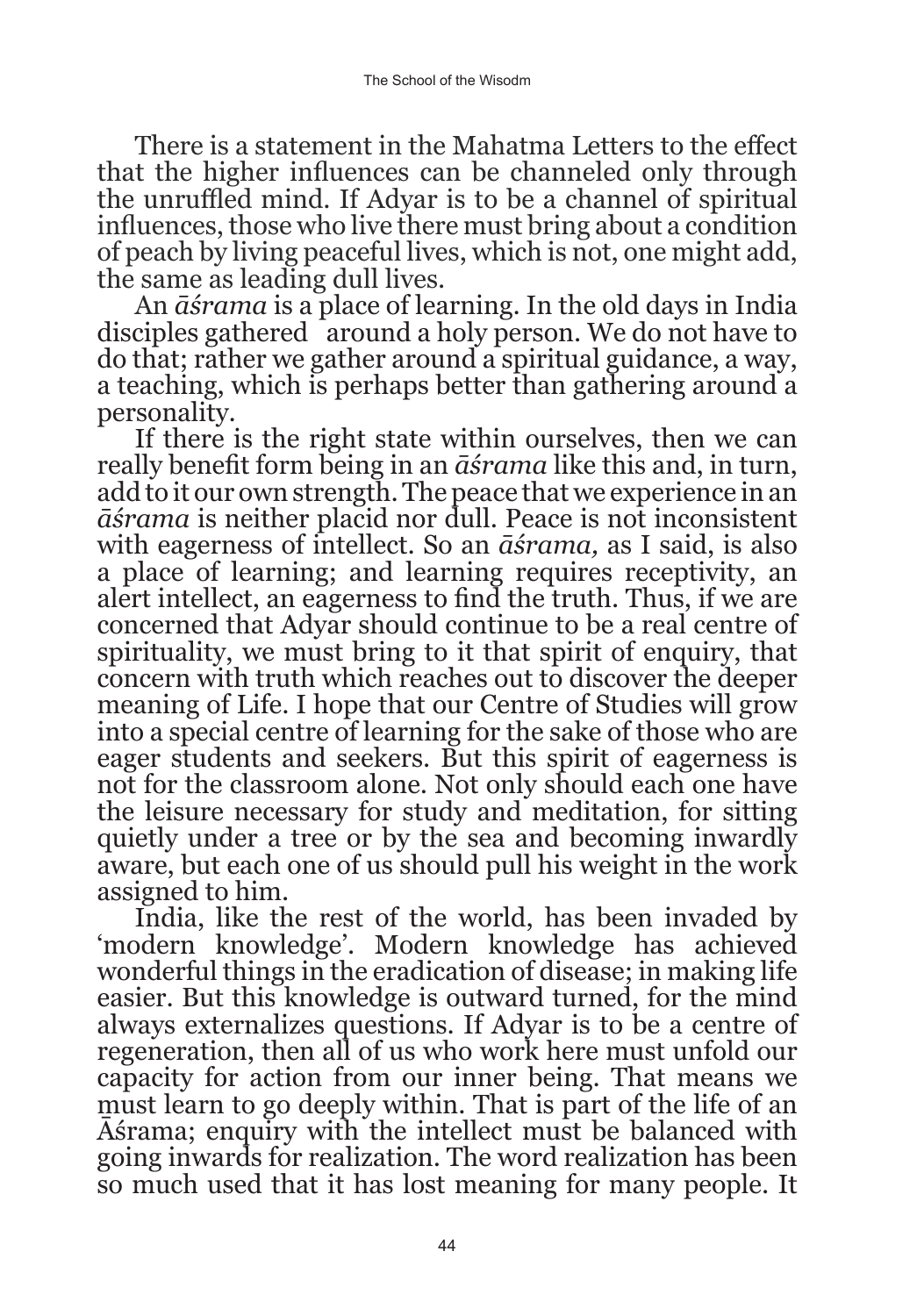means making real. The ability to talk about something, to speculate about it, does not mean that it is real to us. We may speak about affection, cooperation and brotherhood, but it is not realization for us until we begin *actually* to be affectionate, brotherly and cooperative. The realization of a quality means than it has become part of our own nature and to act from that kind of realization, to some extend to act with it, is part of living in an *āśrama.* 

It is so easy to celebrate centenaries. Personally I do not like the word 'celebrate' in connection with the centenary of Adyar. But it can be a year of rededication, a year of restrengthening our spiritual life, of renewing our own sense of inspiration*—then it will have some meaning. There is much here already. Let us make use of it in order to progress further.* 

I mention these things because I feel we should be clear about what Adyar is and what it stands for. We are well aware of our sense of responsibility towards them. The few of us who are priviledged to live here are increasingly conscious of our duty to maintain it as a true spiritual centre.